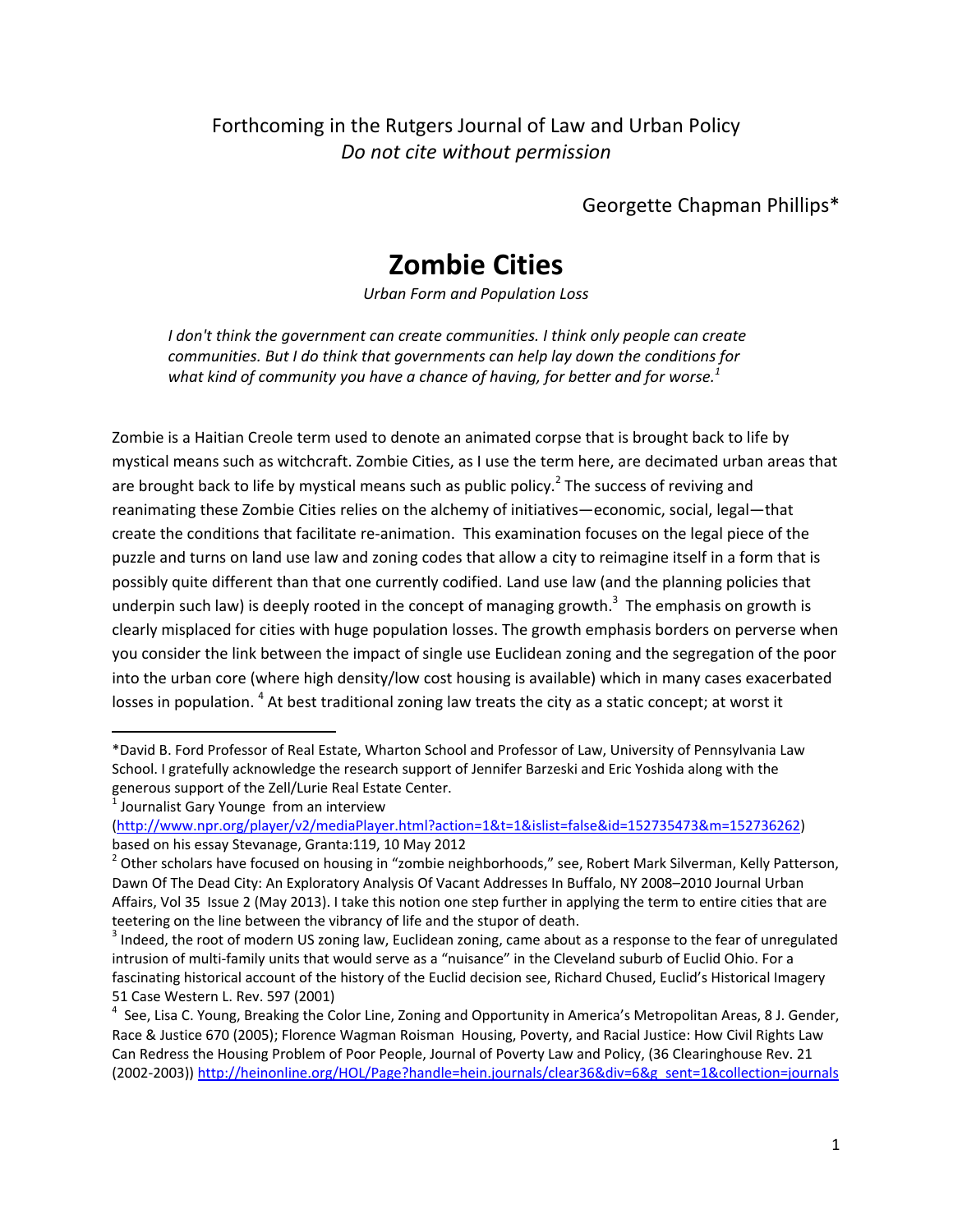imposes antiquated and unforgiving strictures that fail to allow organic and dynamic change. As cities lose population and increasingly contain hollow caverns of land caused by population shrinkage, local governments struggle to align the land use codes premised upon population growth with their new topographic reality.

In this paper I will examine population losses in large American cities. I specifically focus on the largest cities because of the iconic position they hold in the American urban landscape. Detroit may be the most visible example of this phenomenon. While there are certainly many smaller urban areas that suffer from population loss, the transmogrification of cities such as Detroit -- plus St. Louis, Pittsburgh and Cleveland‐‐ deals a blow to our national identity. Cars. Beer. Steel. These are all industries that not only employ millions but also serve as a unique moniker of a city's public face. When an economic identity succumbs to a new economic reality must the city follow in its path? Historically legal scholars have paid particular attention to local land use as a method to controlling growth. Not nearly enough attention has been paid to local land use law as a method of managing shrinkage.

In this examination I will first set the stage by presenting census data demonstrating trends in population loss in major American cities. Information presented in this section should not surprise the reader. Rather it is included to quantify the scope of population loss in many US cities. The economic<sup>5</sup>, physical<sup>6</sup> and even climatic<sup>7</sup> reasons for why some cities are losing population and others gaining is certainly well researched. However, there is another thread of inquiry that deserves more attention, especially from land use scholars. The de‐industrialization of the US economy (and concomitantly of many US cities) led to the phenomenon of US population centers shifting from being centers of production and becoming centers of consumption and creation of social capital. This article includes a review of the literature in urban planning and urban economics that examines this change.

The legal question presented is how zoning law and planning regulations are (or are not) keeping pace with this change. The viability US cities will increasingly rely on a city's consumption profile so we must juxtapose current land use law against that trend. Traditional Euclidian zoning with its separation of uses is premised upon the city as a center of production. But modern US cities are no longer centers of production. Zoning, if done correctly, can capture the value of consumption in the urban setting. The next task is to re-imagine traditional zoning so as to conform with the new economic reality of a city being the center of consumption. This article will present examples of zoning initiatives that support the consumption based city form. Deindustrialization devastated not only the economic viability but also the

<sup>5</sup> Rieniets, T. Shrinking Cities: Causes And Effects Of Urban Population Losses In The Twentieth Century 4 Nature & Culture 231‐254 (2009) (focusing on deindustrialization); David Wilson and Jared Wouters, Spatiality and Growth Discourse, 25 J. Urban Aff. 2 (2003)(discussing impact of globalization); Cities, regions and the Decline of Transport Costs 83 Papers in Regional Science 1 (2004)(citing decrease in transportation costs as a reason for urban center population loss)<br><sup>6</sup> There is a link between age of housing stock and population growth. See, Moon Jeong Kim and Hazel Morrow-

Jones, Intrametropolitan Residential Mobility and older Inner Suburbs, 21 Housing Policy Debate 1 (2001). It should be noted though that the interaction of new housing and good schools cannot be separated. Kim and Morrow-Jones acknowledge this aspect in their paper at p. 158.<br><sup>7</sup> Jordan Rappaport, *Moving to Nice Weather*, Reg. Science & Urban Econ. 37, Issue 3, 1 (2007).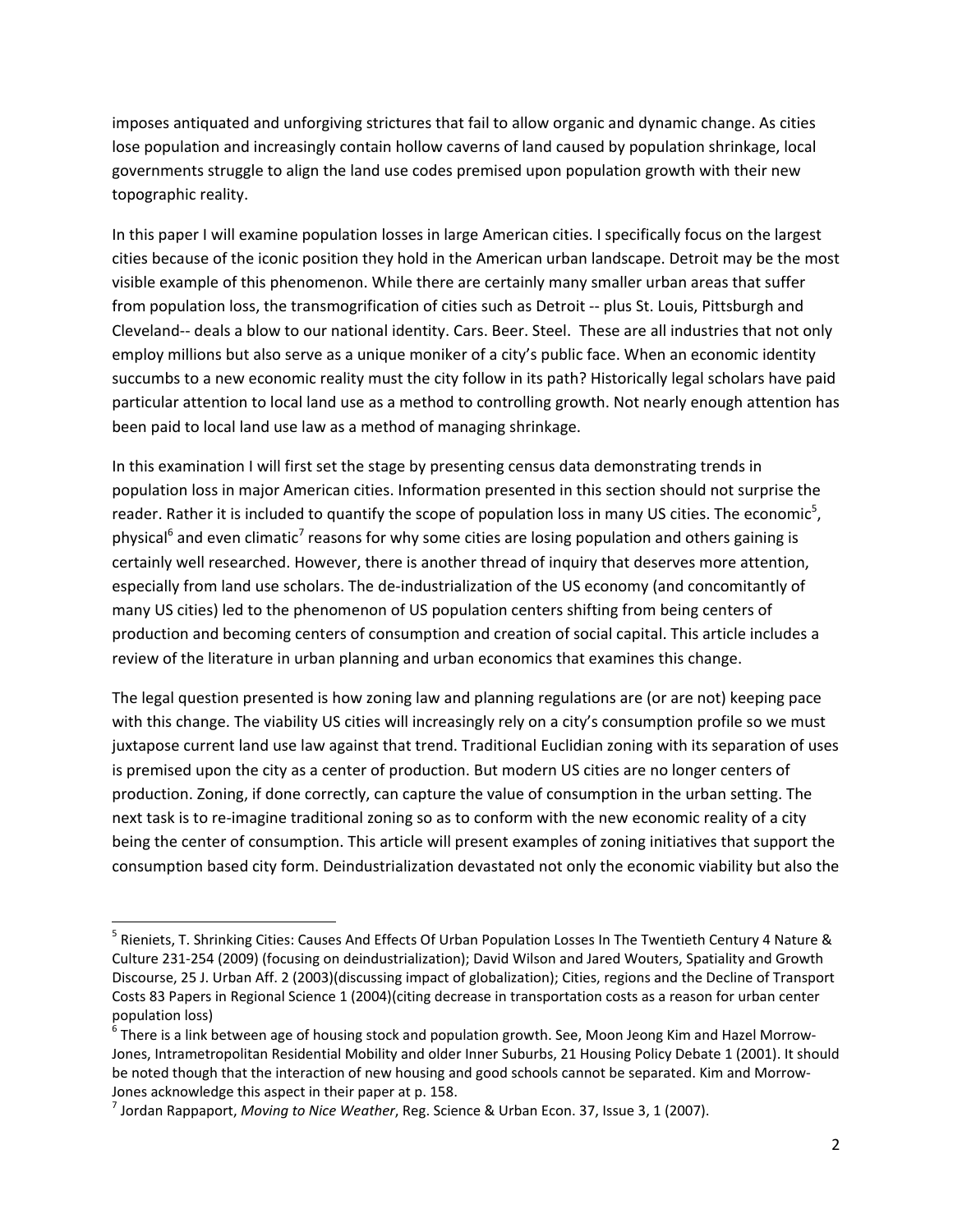social fiber in many US cities. The new economic order based on a strong service sector lends itself to a new zoning pattern that supports the development of a consumption oriented urban form.

The goal of this examination is to push local governments in the direction of breaking the pattern of trying to recreate days of past glory of the manufacturing economy that necessitated the separation of land uses. These attempts often rely on policies that reinforce economic realities that will not be coming back. Not all historically large cities have suffered devastating population declines. There are cities where population loss has at least been attenuated if not completely reversed.<sup>8</sup> Cities that have come through this metamorphosis have learned to accept the city that is rather than the city that was or could have been. City leaders must move towards visualizing their cities poised for viability in a new economic world order where cities satisfy the consumptive needs of the citizens. The leaders in what might be categorized as Zombie Cities will stand a better chance of re‐animating the corpse by putting together plans based on managing shrinkage and re‐imaging their city as a consumption center with a smaller population.

# **Phoenicia vs. Phoenix**

History is replete with once thriving cities that dwindle to nothing. Ancient cities like Carthage (destroyed by war), Pompeii (destroyed by nature) and Tanis (destroyed by economic changes) rose and fell. Even the modern day Phoenix Arizona pays homage to a lost civilization of the Ho Ho Kam (Native American title for "the people who have gone") who once lived there but disappeared because of drought.<sup>9</sup> In the relatively short period of American history we have seen countless US towns rise and fall on changing industrial and mercantile winds. The somewhat famous ghost town of Bodie, California represents an urban center that thrived on gold and died when the rush ended.<sup>10</sup>

On the other hand, world cities such as Addis Ababa and Riyadh that were relatively small urban centers in 1950 are home to millions of residents in 2010.<sup>11</sup> In the United States cities like Phoenix (despite its historically ironic moniker) have literally exploded in population.<sup>12</sup> The top twenty US cities (in terms of population) $^{13}$  in 1950 were<sup>14</sup>:

<sup>&</sup>lt;sup>8</sup> While no declining major city has rebounded to its 1950 population level, Boston hit it population nadir in 1980 and now has a population greater than in 1970. Kansas City hit its low point in 1990 and now has a population greater than that of 1980. Philadelphia posted its first (modest‐2%) increase in 2009. Census of Population 1970 http://www2.census.gov/prod2/statcomp/documents/1980-02.pdf Table No. 28 at p. 24 9 http://phoenix.gov/citygovernment/facts/history/index.html

 $10$  from 1870's until 1940, gold mine operated there with 8,000 inhabitants. Now, about 20% (170) of original structures remain. http://discovermagazine.com/2008/apr/17-the-most-famous-ghost-town-in-

america/article\_view?b\_start:int=1&-C=<br><sup>11</sup> The population of Addis Ababa was less than 400,000 in 1950. Population in 2010 was 4.07 million. http://books.mongabay.com/population\_estimates/full/Addis\_Ababa-Ethiopia.html. Riyadh grew from 111,000 residents in 1950 to over 4.6 million in 2010. http://books.mongabay.com/population\_estimates/full/Riyadh-Saudi\_Arabia.html  $12$  In 1950 the population of Phoenix, AZ was 107,000. In 2010 the population was close to 1.6 million.  $13$  City is defined by the politically bounded city not the metropolitan area.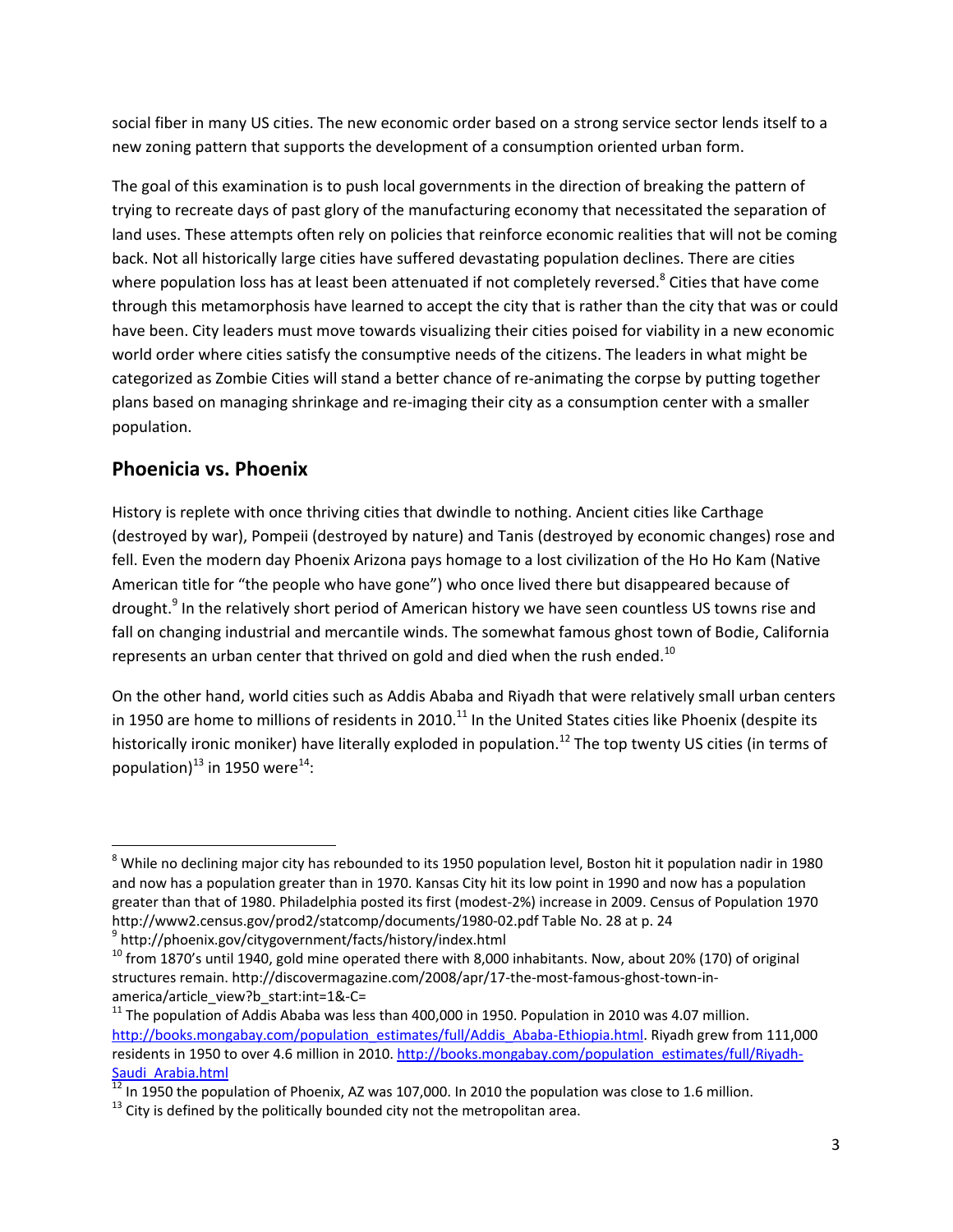| City               | Population<br>(Thousands) |
|--------------------|---------------------------|
| New York City      | 7,892                     |
| Chicago            | 3,621                     |
| Philadelphia       | 2,072                     |
| Los Angeles        | 1,970                     |
| Detroit            | 1,850                     |
| <b>Baltimore</b>   | 950                       |
| Cleveland          | 915                       |
| St. Louis          | 857                       |
| Washington, D.C.   | 802                       |
| <b>Boston</b>      | 801                       |
| San Francisco      | 775                       |
| Pittsburgh         | 677                       |
| Milwaukee          | 637                       |
| Houston            | 596                       |
| <b>Buffalo</b>     | 580                       |
| <b>New Orleans</b> | 570                       |
| Minneapolis        | 522                       |
| Cincinnati         | 504                       |
| Seattle            | 468                       |
| Kansas City        | 457                       |

By 2009 the top twenty had shifted $^{15}$ :

| City                    | <b>Population</b><br>(Thousands) |
|-------------------------|----------------------------------|
| New York City           | 8,392                            |
| Los Angeles             | 3,832                            |
| Chicago                 | 2,851                            |
| Houston                 | 2,258                            |
| Phoenix<br>Philadelphia | 1,594<br>1,547                   |

<sup>14</sup> Census of Population 1970 http://www2.census.gov/prod2/statcomp/documents/1980-02.pdf Table No. 28 at p. 24 and Statistical Abstract of the United States 2011,

http://www.census.gov/compendia/statab/2011/tables/11s0027.pdf Table <sup>27</sup> at p. <sup>34</sup> <sup>15</sup> Statistical Abstract of the United States 2011,

http://www.census.gov/compendia/statab/2011/tables/11s0027.pdf Table 27 at p. 34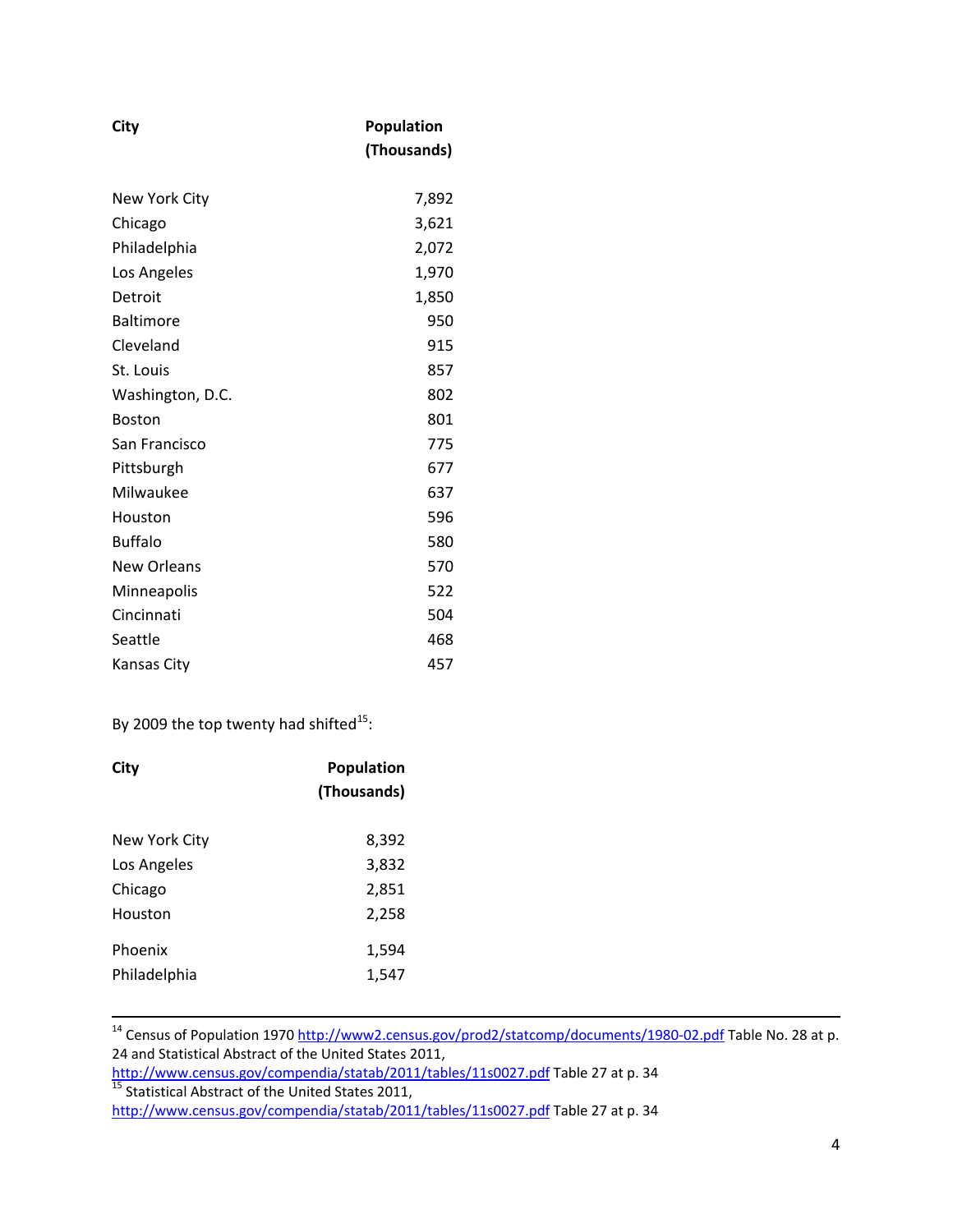| San Antonio   | 1,374 |
|---------------|-------|
| San Diego     | 1,306 |
| Dallas        | 1,300 |
| San Jose      | 965   |
| Detroit       | 911   |
| San Francisco | 815   |
| Jacksonville  | 814   |
| Indianapolis  | 808   |
| Austin        | 786   |
| Columbus      | 769   |
| Fort Worth    | 728   |
| Charlotte     | 704   |
| Memphis       | 677   |
| Boston        | 645   |
|               |       |

Although New York, Chicago and Los Angeles remained at the top of the heap, the remainder of the list represents more than a reshuffling of the deck chairs. If we match lists of population gains against population losses it becomes clear that some cities that weren't on the list of large cities in 1950 (e.g. Phoenix and San Antonio) catapulted to the top of the 2010 list. Likewise some very large cities in 1950 disappeared from the list by 2009 (e.g. St. Louis, Pittsburgh, Baltimore, Cleveland).

It is not just the number of people lost that matters; the percentage loss is more pointed indicator of whether a city takes on zombie characteristics. A 300 pound woman can lose 100 pounds and still be healthy. A 175 pound woman who loses 100 pounds risks death. Here is a list of the cities that were among the top twenty in population in 1950 and the percentage they lost by 2009:

| St. Louis        | $-58%$ |
|------------------|--------|
| Pittsburgh       | -54%   |
| <b>Buffalo</b>   | $-53%$ |
| Cleveland        | $-53%$ |
| Detroit          | $-51%$ |
| New Orleans      | -38%   |
| Cincinnati       | $-34%$ |
| <b>Baltimore</b> | -33%   |
| Minneapolis      | -26%   |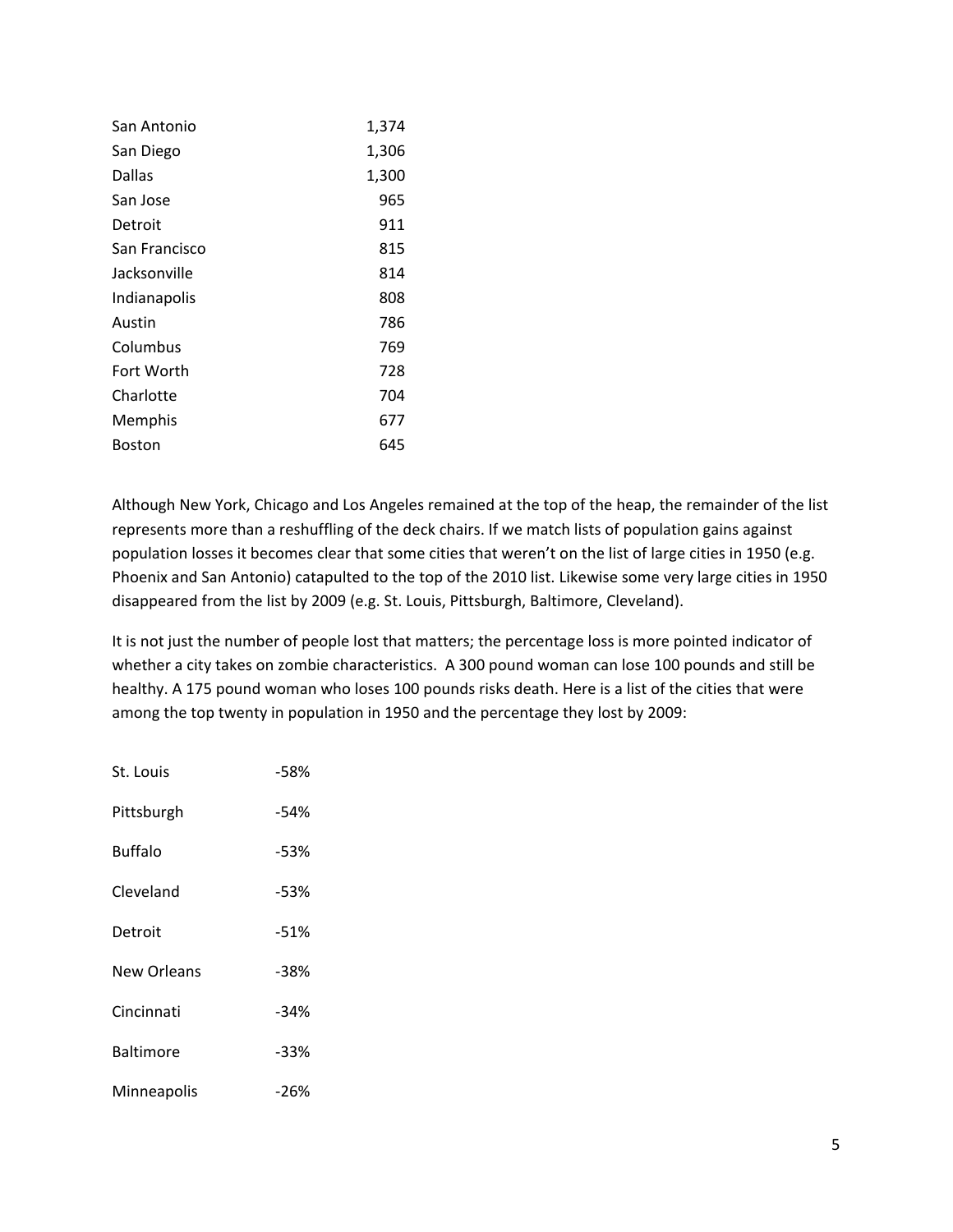| Philadelphia     | $-25%$ |
|------------------|--------|
| Washington, D.C. | $-25%$ |
| Chicago          | $-21%$ |
| <b>Boston</b>    | $-19%$ |
| Milwaukee        | -5%    |

Interestingly, once these cities started losing population it is rare for it to be resuscitated to its former size. <sup>16</sup> If a city falls off of the "top twenty" list it never goes back on. Although the years between 2000 and 2009 saw a slowing of decline (and even some increases) the bounce backs are increasingly less. Like a patient experiencing rally periods of comparatively renewed health these increases are not enough to regain full vitality. Even worse there are some cities, such as Cleveland and Detroit, that have had fifty years of unrelenting population loss.<sup>17</sup>

By way of comparison here are the cities that were in the top twenty in population in 2009 and the percentage growth since 1950:

| San Francisco      | 5%   |
|--------------------|------|
| <b>Kansas City</b> | 5%   |
| New York City      | 6%   |
| Seattle            | 32%  |
| Memphis            | 71%  |
| Indianapolis       | 89%  |
| Los Angeles        | 95%  |
| Columbus           | 105% |
| Fort Worth         | 161% |
| <b>Dallas</b>      | 199% |
| San Antonio        | 237% |
| Houston            | 279% |

 $16$  New York and Seattle are notable exceptions. These cities managed to actually gain back early losses that post a net increase over the 60 year period.<br><sup>17</sup> One commentator has dubbed these as the "hard core" in terms of population loss. See, Robert Beauregard,

Urban population loss in historical perspective: United States, 1820‐2000, Environment and Planning A Vol. 41 pp 514‐528 (2009) at 521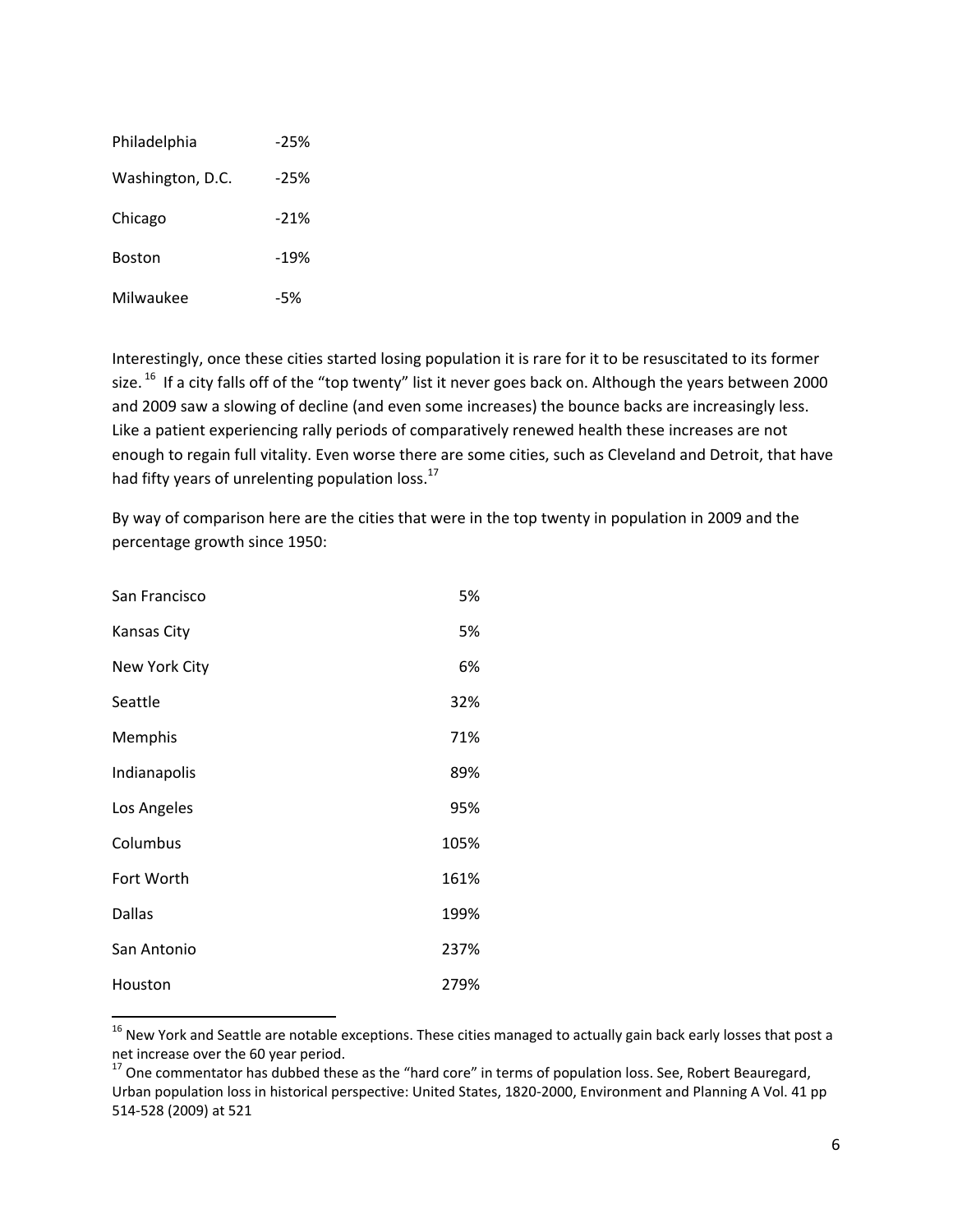| San Diego    | 291%  |
|--------------|-------|
| Jacksonville | 297%  |
| Charlotte    | 425%  |
| Austin       | 496%  |
| San Jose     | 915%  |
| Phoenix      | 1389% |

The pattern of growth mirrors the pattern of decline. Once a city started to grow the growth continued unabated through 2009. This is not just a regional phenomenon (admittedly, though, the cities in the South and West have been growing for nearly half a century). This pattern holds true within many regions of the United States.

The economic, social and geographic similarity within each group of winners and losers (and conversely the dissimilarity between the groups) is a well‐travelled discussion. Population gainers tend to have lower density, warmer weather and employment based on service. Population losers tend to be denser, colder weather, and an industrial based employment. An additional lens I would like to introduce into the discussion is the role of iconic identity. If one looks at the cities that lost population they often are associated with an iconic product (Pittsburgh=Steel, Detroit=Cars, St. Louis =Beer). This is more than a story of loss of the jobs in the manufacturing sector. This is a story of a lost identity. This loss will serve as persistent undertow in formulating policy. In essence this demographic change is more than population loss; this is loss of identity.

Iconic city identities are rooted in manufacturing. From 1960 to 2000 US employment in manufacturing slid from 2% to 13%.<sup>18</sup> In 1950 seven of the eight largest American cities had a larger manufacturing sector than that found on a nationwide basis (only Los Angeles had fewer people proportionately employed in manufacturing).<sup>19</sup> By 1990 only two cities (Chicago and Detroit) had a larger sector of its workforce in manufacturing than the national percentage.<sup>20</sup> By 2000 only Detroit was left with a proportion of workforce in manufacturing larger than the national workforce. <sup>21</sup> Clearly the loss of manufacturing jobs dealt a mighty blow to many cities. However, loss is only part of the story.

Job *gain* in the service sector stands as important as job *loss* in manufacturing. US employment in the service sector grew from 62.2% in 1960<sup>22</sup> to 79% in 2010.<sup>23</sup> The differentiating point in whether a city

<sup>&</sup>lt;sup>18</sup> U.S. Dept. of Labor, Bureau of Labor Statistics, *available at* http://data.bls.gov/pdq/SurveyOutputServlet<br><sup>19</sup> Edward L. Glaeser, *Are Cities Dying?, J. Econ. Perspectives, Vol. 12, No.2, 39–160, 144-145. (Spring 1* 

<sup>21</sup> SOCDS County Business Patterns Special Data Extracts, *available* at http://socds.huduser.org.

<sup>&</sup>lt;sup>22</sup> Kutscher, Ronald E., The American Work Force, 1992-2005, Bureau of Labor Statistics Monthly Labor Review (Nov. 1993).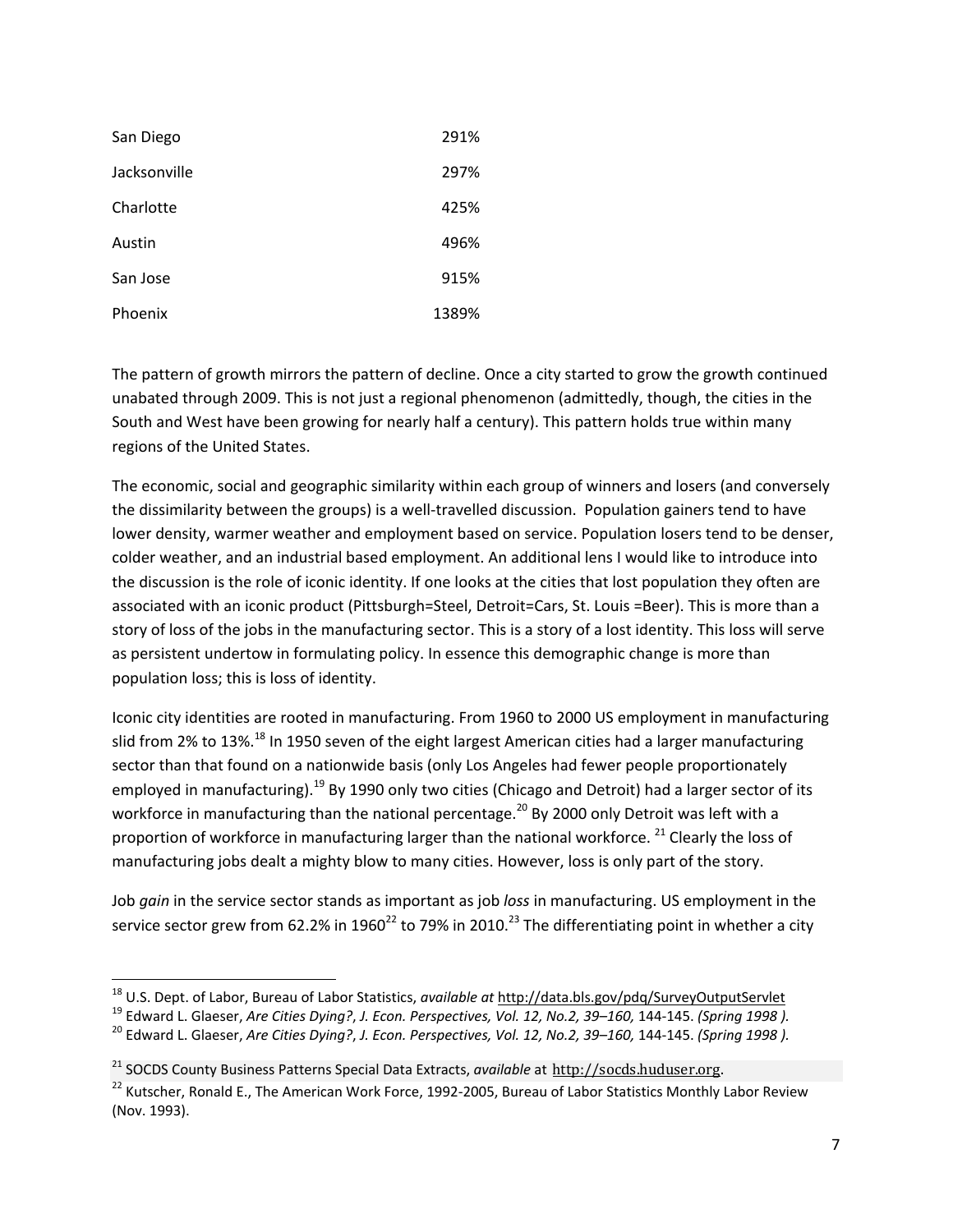becomes a zombie (or whether it escapes that fate) is whether other sectors (most likely service) pick up employment. In essence we should compare the slope in the line in the number of manufacturing jobs and the slope in the line of the number of service jobs to begin the discussion of the likelihood of a city pushing itself forward. As an illustration: In 1970 Boston had 43,240 people employed in manufacturing and by 2000 this number slid to 21,329. $^{24}$  In 1970 the city had 86,433 people employed in service jobs and by 2000 this number increased to  $142,131$ <sup>25</sup> As other commentators have noted: metropolitan areas with high levels of education and significant manufacturing as of 1940 switched from manufacturing to other industries faster than high-manufacturing areas with less human capital. These results suggest that skills are valuable because they help cities adapt and change their activities in response to negative economic shocks. High skills allow reinvention. We should not be surprised if a high‐skill New England city manages to reinvent itself while a low‐skill rust belt town does not. Boston shines as a great example of cities that managed to escape zombie status despite decline in population.<sup>26</sup>

In contrast, Detroit represents the opposite phenomenon. In 1970 Detroit has 186,215 jobs in manufacturing which slid to 64,586 in 2000.<sup>27</sup> Unlike Boston, though, jobs in the service sector did not pick up the slack. In fact service jobs declined from 131,969 in 1970 to 128,559 in 2000.<sup>28</sup> Failure to adapt to the new economy serves as a marker for zombie city. A nuanced, but critical, point should be highlighted here. To escape zombie status does not require population gain to previous levels. There are several cities (Chicago, Washington DC, in addition to Boston) that declined in absolute population but whose proportion of service sector employment either rose or declined at a much slower pace.<sup>29</sup> This distinction serves as an important starting point for the later policy discussion of when and how zombie cities can be revived.

# **Role of Zoning**

In their attempt to turn the tide on population loss many cities have implemented various strategies such as tax based incentives (e.g. tax abatements)<sup>30</sup> and eminent domain (often as a precursor to large

<sup>&</sup>lt;sup>23</sup> Richard Henderson, Employment Outlook: 2010 -2020, Bureau of Labor Statistics Monthly Labor Review (Jan. 2012).

<sup>&</sup>lt;sup>24</sup> U.S. Department of Housing & Urban Dev., State of the Cities Data Systems, Avail.at http://socds.huduser.org/Census/industry.odb?msacitylist=1120.0\*2502507000\*1.0&metro=msa<br><sup>25</sup> U.S. Department of Housing & Urban Dev., State of the Cities Data Systems, Avail.at<br>http://socds.huduser.org/Census/industry.odb

<sup>&</sup>lt;sup>26</sup> The Rise of the Skilled City, Edward L. Glaeser; Albert Saiz; Gary Burtless; William C. Strange Brookings-Wharton

Papers on Urban Affairs, (2004), pp. 47-105 at 84.<br><sup>27</sup> U.S. Department of Housing & Urban Dev., State of the Cities Data Systems, Avail.at<br>http://socds.huduser.org/Census/industry.odb?msacitylist=2160.0\*2600022000\*1.0&met

<sup>&</sup>lt;sup>28</sup> U.S. Department of Housing & Urban Dev., State of the Cities Data Systems, Avail.at

http://socds.huduser.org/Census/industry.odb?msacitylist=2160.0\*2600022000\*1.0&metro=msa.<br><sup>29</sup> Cities, such as Phoenix and Houston, that phenomenal growth between 1950 and 2000 experienced substantial growth in number of s

Another popular incentive, Tax Increment Financings ("TIFs"), are generally not used by declining cities as they are a tool for financing based on growth. See, Richard Briffault, The Most Popular Tool: Tax Increment Financing And The Political Economy Of Local Government, 77 U. Chi. L. Rev. 65, 80 (2010)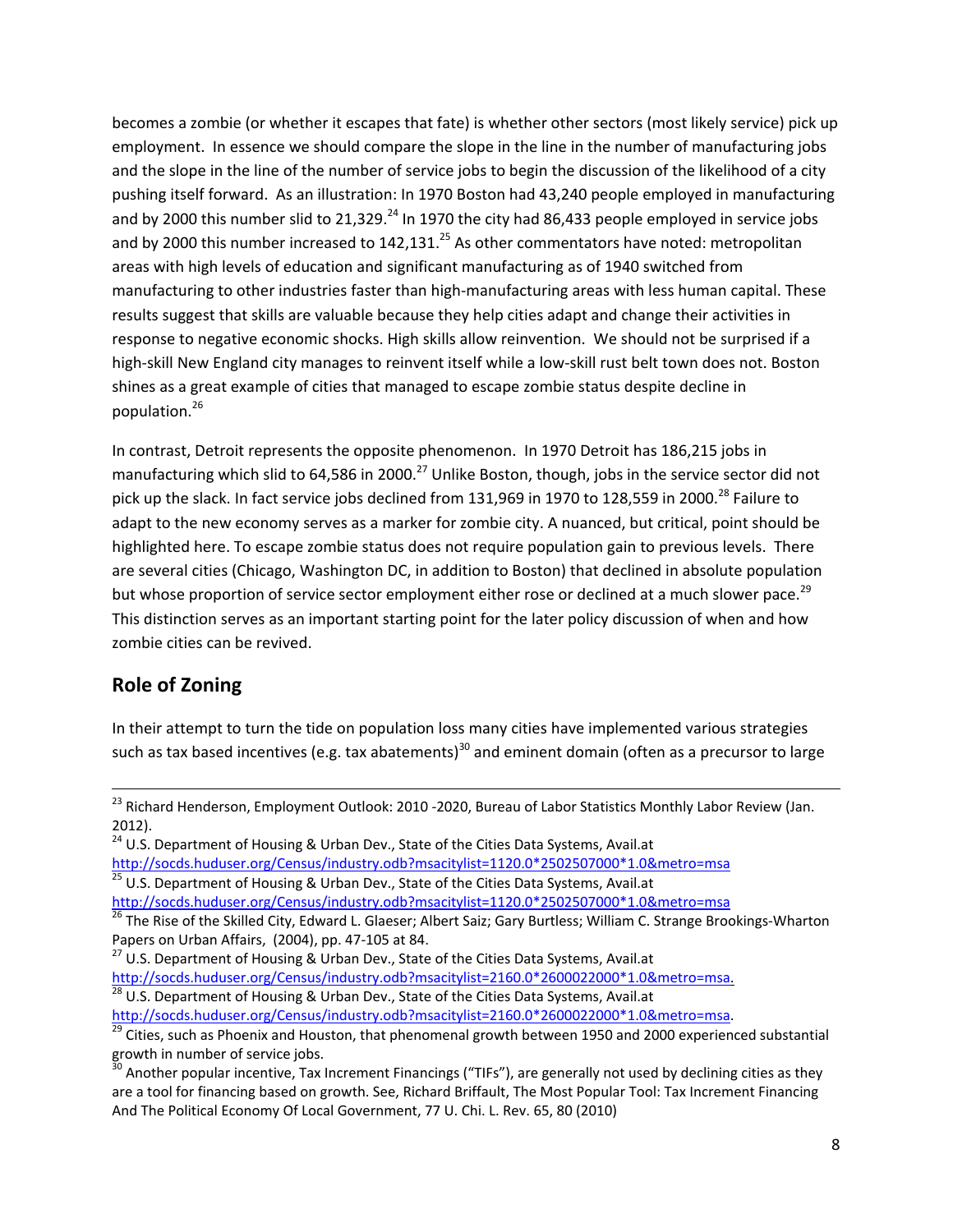scale redevelopment projects). The success of these efforts, whether it is Renaissance Center in Detroit or the Inner Harbor in Baltimore fell short in repositioning the respective cities back to their former stature. Targeted, place based, efforts such as these do not go deep enough into the nucleus of the issue. The core of the problem rests in changing not an individual facet or neighborhood. But rather, reformulating the essence of the city itself.

Zoning stands out as an important ingredient in the alchemy of policy that influences whether a city becomes a zombie. Cities with strict land use and zoning laws differ systematically from cities where the code is more lenient.<sup>31</sup> Strict land use laws are a hindrance to zombie cities in two salient fashions. First of all these codes tend to be based on the theory of separation of uses. As housing stock ages and becomes uninhabitable the ability to quickly redapt the property for non-residential use is hampered. Secondly, most of the existing law is zoning for the control of growth; not zoning for planned decline. This results in an awkward focus on what in some instances is a quixotic fantasy of revival to former glory.

### *Euclidian Zoning*

Very few regulatory decisions have stood the test of time as the case of Village of Euclid v. Ambler Realty Co.<sup>32</sup> This case upheld the constitutionality of the Standard Zoning Enabling Act of 1922. The Act formed the basis upon which most zoning in the United States is modeled and carried with it the implementation of both density prevention and separation of uses as fundamental goals of zoning and land use.<sup>33</sup> Adoption of zoning was swift and pervasive. By 1926 more than 426 municipalities containing more than 27 million inhabitants (then over half of the total urban population in the United States) lived in zoned cities.<sup>34</sup>

A groundbreaking decision, *Euclid* was monumental in its day and has continued to be the foundation for development for many generations.<sup>35</sup> In *Euclid*, the Supreme Court legitimized local government's ability to control development within its boundaries, ruling that local municipalities can oversee industrial development to ensure that it "shall proceed within definitely fixed lines."<sup>36</sup> As enunciated by the Supreme Court, the constitutionality of the separations of uses explicitly rests on the notion that

<sup>&</sup>lt;sup>31</sup> Wayne Batchis, Enabling Urban Sprawl: Revisiting The Supreme Court's Seminal Zoning Decision Euclid V. Ambler In The 21<sup>st</sup> Century, 17 Va. J. Soc. Pol'y & L. 373, 381 (2010)<br><sup>32</sup> Village of Euclid, Ohio v. Ambler Realty, 272 U.S. 365, 47 S.Ct. 114 (1926)This case is commonly understood to

be "one of the most influential and enduring judicial decisions upholding the rights of communities to determine their demographic, economic, and societal future." See, Michael Allan Wolf, Euclid At Threescore Years And Ten: Is This The Twilight Of Environmental And Land-Use Regulation? 30 U. Rich. L. Rev. 961 (1996)<br><sup>33</sup> Janice C. Griffith, Green Infrastructure: The Imperative of Open Space Preservation, 42/43 Ur. Law 259

<sup>(2010/2011) (</sup>around fn 74)<br><sup>34</sup> Garrett Power, The Unwisdom Of Allowing City Growth To Work Out Its Own Destiny, 47 Md. L. Rev. 626 (1988)

<sup>&</sup>lt;sup>35</sup> Village of Euclid, Ohio v. Ambler Realty, 272 U.S. 365, 47 S.Ct. 114 (1926). See Nadav Shoked, The Reinvention of Ownership: the Embrace of Residential Zoning and the Modern Populist Reading of Property, 28 Yale J. on Reg. 91 (2011)

for more background and analysis of *Euclid*. <sup>36</sup> *Euclid*, <sup>272</sup> U.S. at 389.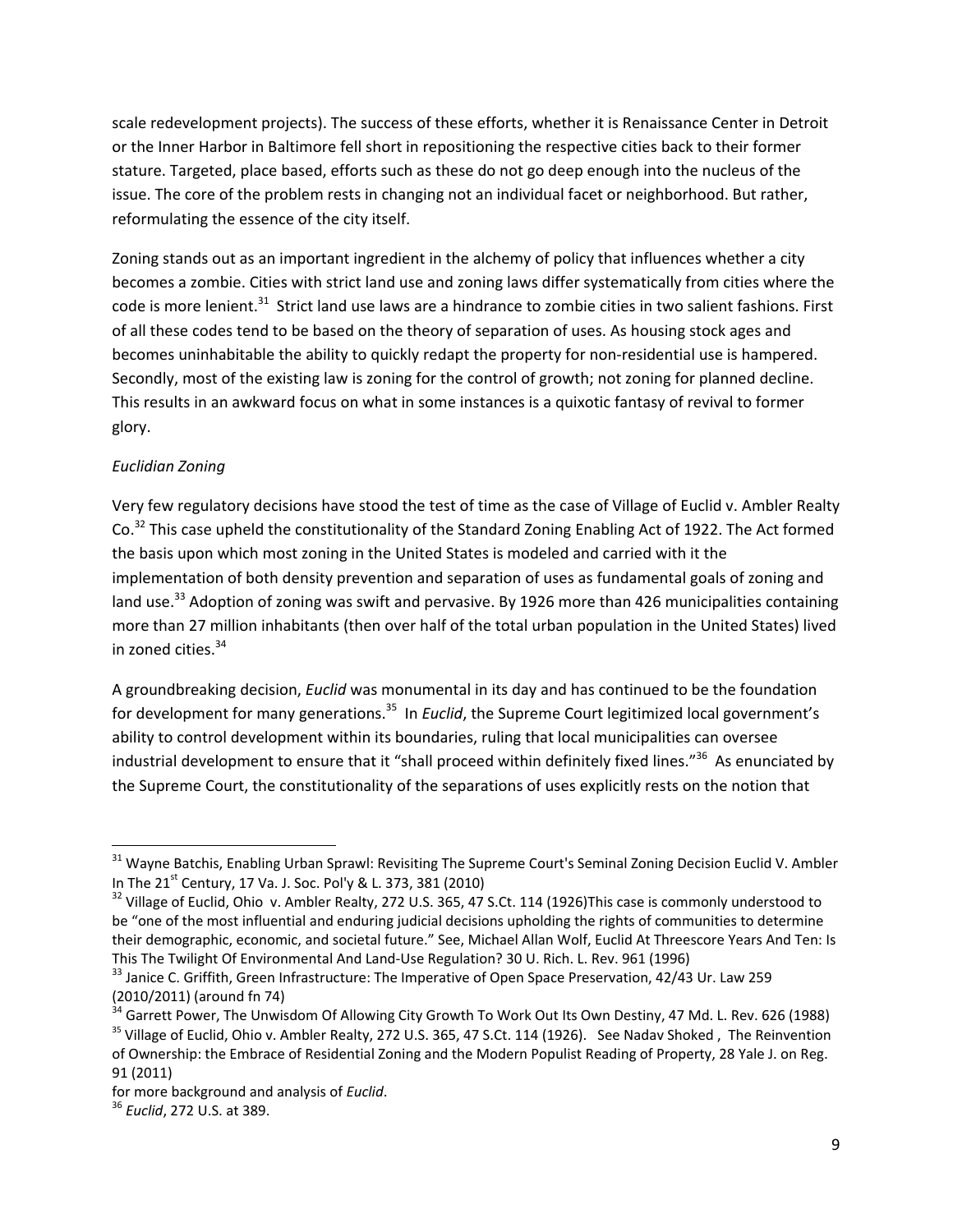single family uses must be insulated from the perceived negative impact of non-residential uses.<sup>37</sup> When we consider the plight of zoning in cities with declining residential population, the primacy of the single family dwelling in zoning codes severely limits what can happen to hollowed out neighborhoods. In its opinion, the Court found in favor of an ordinance which limited the construction of multi‐family apartment buildings next to single family homes, explaining that "…apartment houses, which in a different environment would be not only entirely unobjectionable but highly desirable, come very near to being nuisances..."<sup>38</sup> as they destroy the quiet character of detached family neighborhoods.

As we move into the twenty-first century, it is becoming clear that a new American reality is emerging. Cities continue to change and evolve; some shrinking, some growing, as the centers of population shift. While this is not a new phenomenon, there is a need for reformation of local zoning codes to meet the changing dynamics. As the dynamics of the city transform, so too must the zoning codes. Concurrent with this resizing of American cities, comes a shift in employment trends. There is no longer a definitive need for clean, quiet residential areas located apart from the noise and filth of factories and other commercial enterprises.<sup>39</sup> In fact the advent of the digital age has brought the actual workplace to the worker's living room in some instances.

### *Zoning for Population Growth*

Few zoning ordinances, still the most frequent tool of American local land‐use planning, explicitly anticipate that the locality or its neighborhoods will lose population.<sup>40</sup> In fact, this is the major flaw in adopting the New Urbanism matrix on declining urban cores. As zoning has evolved there has been an increasing emphasis on "smart growth" and sprawl deterrence.<sup>41</sup> The community creation of New Urbanism is a means, not an end. Planners and urban economists have a robust literature in the area of shrinking cities.<sup>42</sup> By contrast, legal scholarship on zoning historically has focused heavily on growth and

 $37$  Get cite from case. See also, Gerald A. Fisher, The Comprehensive Plan Is An Indispensable Compass For Navigating Mixed‐Use Zoning Decisions Through The Precepts Of The Due Process, Takings, And Equal Protection Clauses, 40 Urb. Law. 831, 831 (2008)<br><sup>38</sup> *Euclid*, 272 U.S. at 395.<br><sup>39</sup> Separation of land uses originated in part from an effort to improve inner‐city conditions; "the proximity of polluting industry

to housing, paired with overcrowding and the widespread lack of sanitation, contributed to making the industrial city a center of disease and misery." See Sonia Hirt, The Mixed‐Use Trend: Planning Attitudes and Practices in Northeast Ohio, Jour. of Architectural and Planning Research 24:3 (Autumn 2007), 224, 225.

<sup>&</sup>lt;sup>40</sup> Deborah Popper and Frank Popper, Smart Decline in Post-Carbon Cities, The Post Carbon Reader Series: Cities, Towns, and Suburbs http://www.postcarbon.org/Reader/PCReader‐Popper‐Decline.pdf, Post Carbon Institute 2010. An interesting exception to this statement is Youngstown, OH. For years, despite massive population losses the zoning code planned for growth. Finally in the 2010 Plan acknowledged the shrinking population and took steps to plan for a smaller city. City of Youngstown, The Youngstown 2010 Citywide Plan 45 (2005), *available at* http://www.youngstown2010.com.<br><sup>41</sup> Janice C. Griffith, Regional Governance Reconsidered, 21 J. L. & Pol. 505, around fn 142 (2005), Patricia E. Salkin,

From Euclid To Growing Smart: The Transformation Of The American Local Land Use Ethic Into Local Land Use And Environmental Controls, 20 Pace Envtl. L. Rev. 109, generally<br><sup>42</sup> Rieniets, T. Shrinking cities: Causes and effects of urbanpopulation losses in the twentieth century 4 Nature &

Culture 231‐254 (2009) (international perspective on shrinking cities); James Rhodes and John Russo, Shrinking Smart? Urban Redevelopment and Shrinkage in Youngstown, OH 34 Urban Geography 3 (2013)(analyzes planning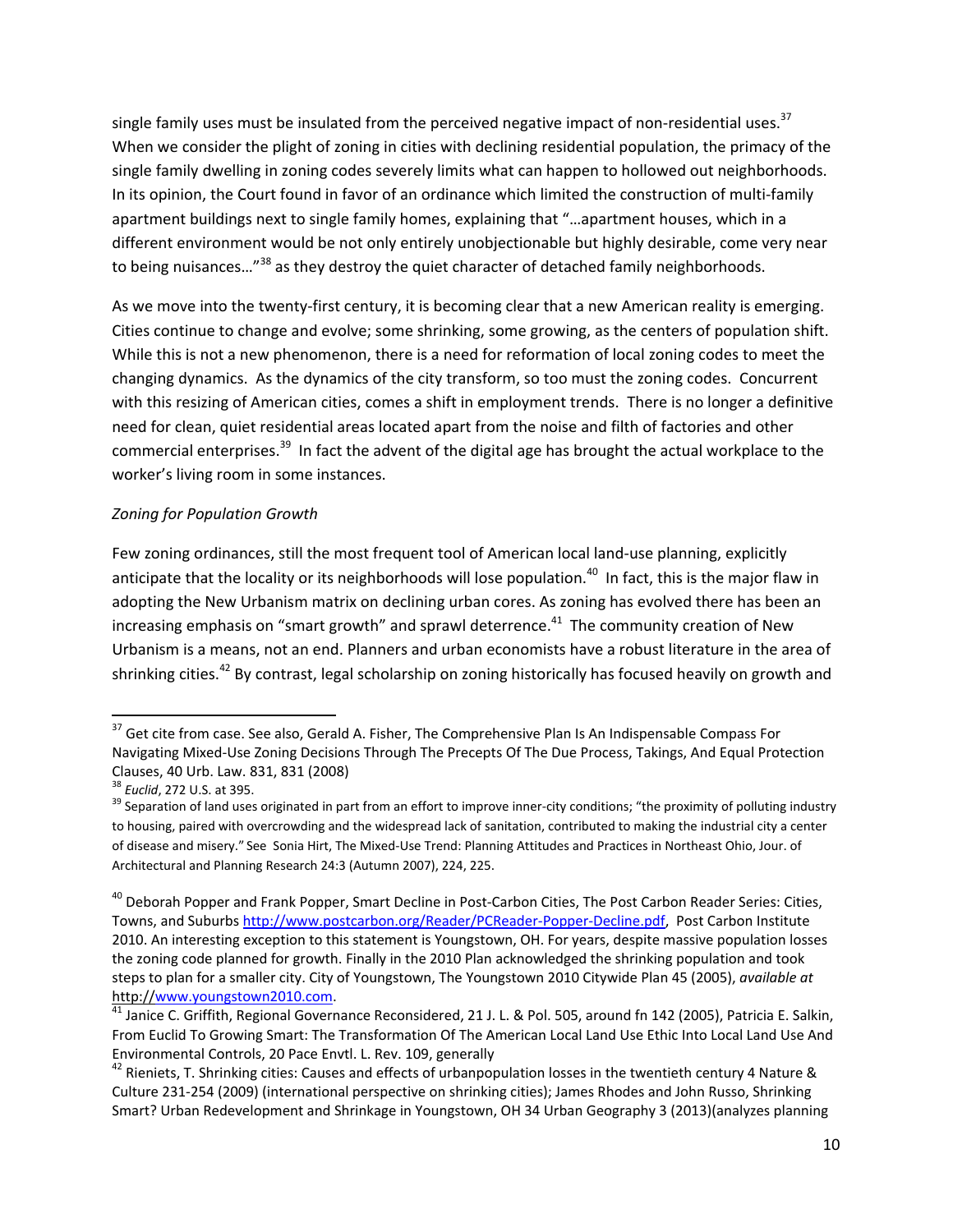sprawl containment.<sup>43</sup> Whether for environmental reasons,<sup>44</sup> open space preservation,<sup>45</sup> land use is viewed through the lens of growth. Even writers in Michigan, one of the few states that LOST population in the last decade, $46$  focus on sprawl when discussing zoning. $47$  Those who do write about zoning and population loss focus on specific palliative remedies such as urban farming<sup>48</sup> and land banks<sup>49</sup>. To their credit, there have been radical proposals put forth recently, such as decommissioning neighborhoods through the use of eminent domain.<sup>50</sup> In this article, however, I advocate a more inclusive mode of transformation by allowing the neighborhood (rather than City Hall) determine the form of the city.

#### *Zoning for Population Decline*

One commentator has noted that the population declines experienced by many of America's manufacturing centers might be the final stage of trauma positioning these cities for the next stage of urbanizations.<sup>51</sup> As with any crisis, medical or demographic, the problem rests in identifying the nadir. While cities such as Pittsburgh and Philadelphia have seen population and property values stabilize in the last decade, there is still considerable skepticism as to whether this change is sustainable and

efforts of Youngstown, OH); Justin B. Hollander and Jeremy Nemeth, The Bounds Of Smart Decline: A Foundation Theory For Planning Shrinking Cities 21 Housing Policy Debate 3 (2011)(focusing on ethics, equity and social justice); Robert Mark Silverman, Kelly Patterson, Dawn Of The Dead City: An Exploratory Analysis Of Vacant Addresses In Buffalo, NY 2008–2010 Journal Urban Affairs, Vol 35 Issue 2 (May 2013) (linking neighborhood poverty rates to prevalence of vacant properties)<br><sup>43</sup> One interesting direction is the notion of municipal dissolution as set forth in Michelle Wilde Anderson,

<u> Andrewski politika (za obrazu pod predsjednika u predsjednika u predsjednika u predsjednika (za obrazu pod p</u>

Law 259 (2010/2011); Charles Haar, Michael Allan Wolf, Planning And Law: Shaping The Legal Environment Of Land Development And Preservation, 40 Envtl. L. Rep. News & Analysis 10419 (2010)<br><sup>45</sup> Janice C. Griffith, Green Infrastructure: The Imperative of Open Space Preservation, 42/43 Ur. Law 259

(2010/2011)<br><sup>46</sup> US Census Bureau. See, http://quickfacts.census.gov/gfd/states/26000.html

<sup>47</sup> See, H. William Freeman, A New Legal Landscape For Planning And Zoning: Using Form-Based Codes To Promote New Urbanism And Sustainability, 36 Mich. Real Prop. Rev. 117 (2009)<br><sup>48</sup> See, Susanne A. Heckler, A Right To Farm In The City: Providing A Legal Framework For Legitimizing Urban

Farming In American Cities 47 Val. U. L. Rev. 217 and Catherine J. LaCroix, Urban Agriculture and other Green Uses: Remaking the Shrinking City, 42 Urb. Law. 225 (2010)<br><sup>49</sup> Julie Tappendorf and Brent Denzin, Turning Vacant Properties Into Community Assets Through Land Banking, 43

Urb. Law. 801 (2011)<br><sup>50</sup> Ben Beckman, The Wholesale Decommissioning Of Vacant Urban Neighborhoods: Smart Decline, Public-Purpose

Takings, And The Legality Of Shrinking Cities, 58 Clev. St. L. Rev. 387 (2010)<br><sup>51</sup> Robert Beauregard, Urban population loss in historical perspective: United States, 1820-2000, Environment and

Planning A Vol. 41 pp 514‐528 (2009)

Dissolving Cities, 121 Yale L.J. (2012). See also, Ashira Pelman Ostrow, Emerging Counties: 122 Yale L.J. Online 187. Dissolution is the final step and, despite its use in Miami, one which has limited practical implication for the large cities under inspection here. The Planning community on the other hand has several toeholds into the notion of planning for shrinking cities. See, Shrinking Cities: International Perspectives and Policy Implications, eds. Karina Pallagst, Thorsten Wiechmann and Cristina Martinez‐Fernandez, Routledge 2013 and Hunter Morrison and Margaret Dewar, Planning in America's Legacy Cities: Toward Better, Smaller Communities After Decline, in Rebuilding America's Legacy Cities, Alan Mallach, ed, The American Assembly (2012).<br><sup>44</sup> Michael Bothe, Property Rights and Local Zoning V. Nature Protection: Some Comparative Spotlights, 42/43 Ur.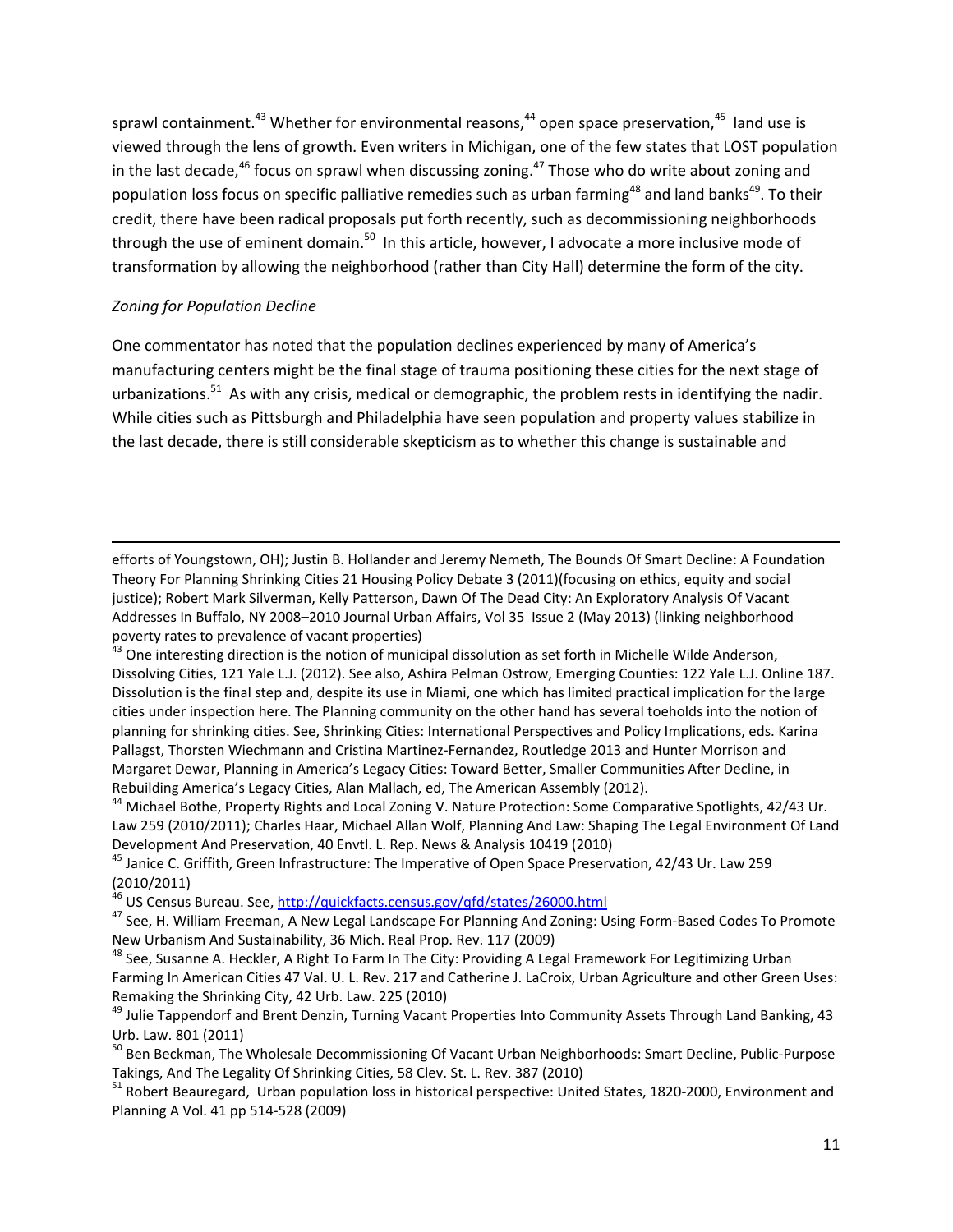impacting.<sup>52</sup> Even in the face of population loss, though, few cities have taken the challenge to address this problem with changes to land use law.

There are a few brave cities hitting this issue head on. For example, Youngstown, Buffalo, Braddock (PA) and Flint (MI) have recognized that radical transformative change may be their only salvation.<sup>53</sup> The most visible effort of zoning for population decline is Detroit. The Detroit Works Project seeks to turn large swaths of the city back into farmland by demolishing whole neighborhoods.<sup>54</sup> These ambitious aspirations are rooted in a two pronged development plan that invites community engagement.<sup>55</sup> As highlighted by Detroit's recent declaration of bankruptcy these drastic measures seem to be too late.

It requires strong political will to suggest zoning for shrinkage. Unfortunately this will rarely exists absent dire circumstances. In this vein, I propose that we instead view this change in direction as zoning for consumption instead of zoning for decline. In fact, this is the shift that post-industrial cities are attempting to make. They must shed the model of land use based on a production based scheme and embrace the notion that cities, if they are to survive, need to first meet the consumption needs of present and future citizens. The image of a manufacturing powerhouse, along with its signature product, can no longer define the identity of a city.

# **Zoning and cities‐ centers of production or consumption?**

### *Cities as Centers of Production*

From the tables above we can see that most of the US cities that were the major population losers in the last 60 years were also the major centers of industrial production in the preceding era. Job loss in the former industrial cities was not a matter of industries changing locations. Industrial companies did not simply pull up stakes in Pittsburgh and move their operations to Charlotte. Rather the percentage of people employed in industrial jobs dropped steadily in the United States from 33.7% in 1950 to 13% in 2000.<sup>56</sup> On a city scale, in 1950 seven of the eight largest US cities had a larger manufacturing sector that that of the US.<sup>57</sup> By 1990 this number was down to two (Chicago and Detroit),<sup>58</sup> and by 2000 only Detroit had a larger percentage of its workforce in manufacturing that the United States.<sup>59</sup> As industrial

 $52$  One commentator has noted that any claim to a turnabout from massive decline to mere shrinkage is doubtful. See Robert Beauregard, Urban population loss in historical perspective: United States, 1820‐2000, Environment and Planning A Vol. 41 pp 514-528 (2009) at 521.<br><sup>53</sup> For more information on these efforts see, Deborah Popper and Frank Popper, Smart Decline in Post‐Carbon

Cities, The Post Carbon Reader Series: Cities, Towns, and Suburbs http://www.postcarbon.org/Reader/PCReader-<br>Popper-Decline.pdf, Post Carbon Institute 2010

 $\frac{54}{9}$  For the announcement see http://www.msnbc.msn.com/id/35767727/ns/us\_news-life/t/detroit‐wants‐save‐ itself-shrinking/from/toolbar. See also, http://detroitworksproject.com/2012/05/09/detroit-works-project-<br>explores-green-uses-for-detroit-land-2/

<sup>&</sup>lt;sup>55</sup> See, http://detroitworksproject.com/<br><sup>56</sup> U.S. Dept. of Labor, Bureau of Labor Statistics, *available at* http://data.bls.gov/pdq/SurveyOutputServlet<br><sup>57</sup> Edward L. Glaeser, Are Cities Dying?, J. Econ. Perspectives,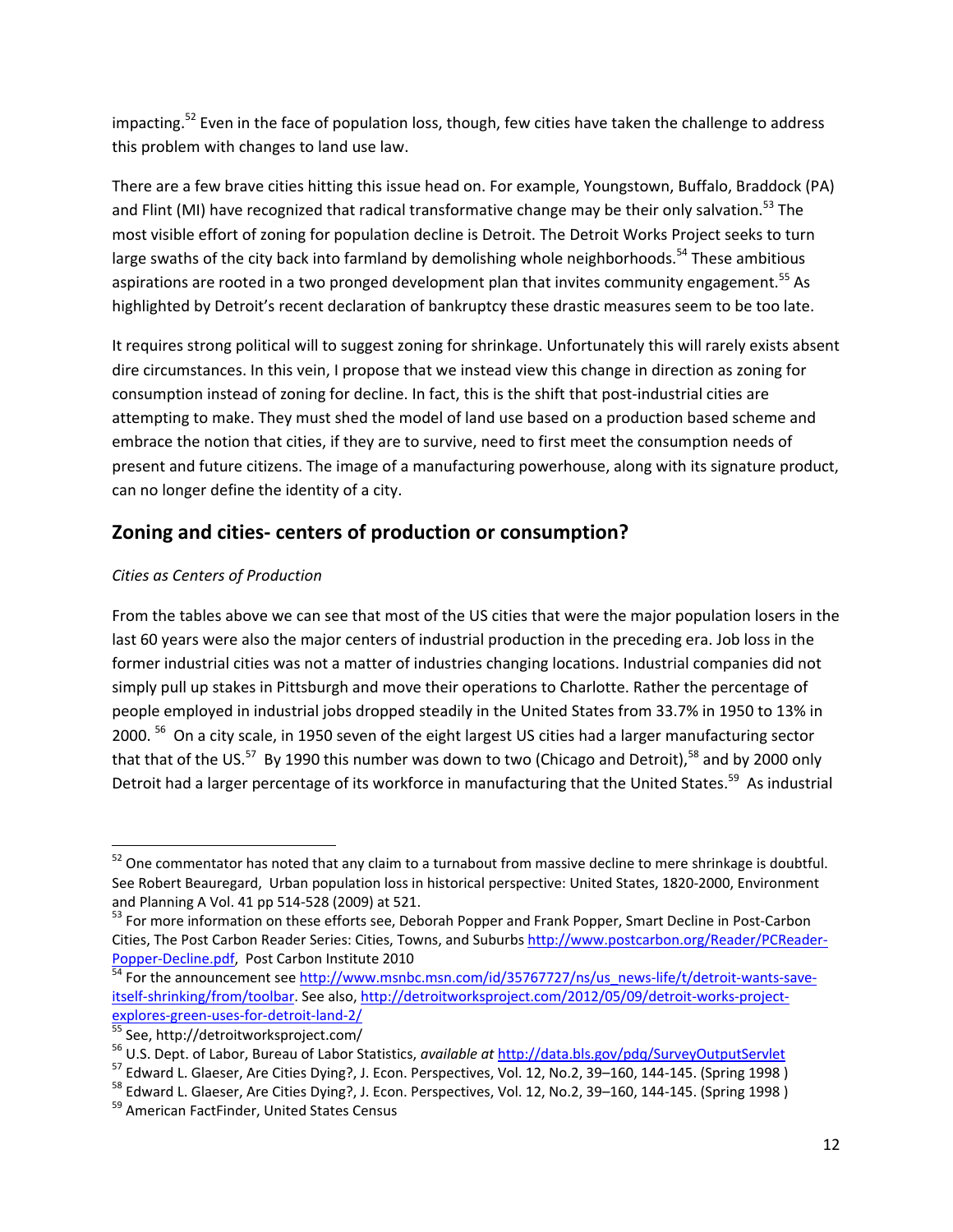employment moved outside the US Population loss did not occur evenly across urban centers. Industrial cities (including port cities) bore the brunt of the losses. $60$ 

As jobs shifted away from manufacturing, employment and population patterns likewise shifted. From 1960 to 2000 the percentage of US employment in the service sector rose from 65% to 81%.<sup>61</sup> As one economist noted, the mobility of employment to different sectors moves more quickly than city population.<sup>62</sup> Furthermore, it has also been shown that cities drop percentage of workers in a sector much more quickly than they add employment in another sector. This means that a city once dependent on a dying industry, such as manufacturing, will drop employment much more quickly than it will add to its employment in a non-manufacturing sector.<sup>63</sup> Just as Glaeser and Gyourko determined about housing, urban decline is not the mirror image of growth.<sup>64</sup> The resulting situation reflects more than a temporary business cycle shock. It signals a permanent problem in the city's labor market.<sup>65</sup> Detroit has been studied as a city that has not successfully balanced the loss of production jobs with an increase of employment in the service sector.<sup>66</sup>

Manufacturing cities lost more than population and jobs during this era. City amenities such as restaurants, culture and beauty suffered as well. Some studies have shown that this decline in amenities is an ongoing struggle that continues to plague former manufacturing centers.<sup>67</sup> The lack of amenities hampers growth because cities are increasingly oriented around consumption amenities spurring population growth faster in higher amenity areas.<sup>68</sup> Research has found a strong positive correlation between population growth and consumption amenities suggesting that quality of life is becoming an increasing more important determinant of where people choose to live.<sup>69</sup>

The land use regulatory backdrop to the production center city was built upon the pervasive adoption of Euclidian zoning statutes that sought to separate factory from home. Despite its longevity and indelible

 $^{60}$  Census data. See also, Robert Beauregard, Urban population loss in historical perspective: United States, 1820-

<sup>2000,</sup> Environment and Planning A Vol. 41 pp 514-528 (2009) at 522.<br>  $61$  Bureau of Labor Statistics<br>  $62$  Gilles Duranton, Urban Evolutions: The Fast, the Slow and the Still, 97 American Economic Rev. 1 (2007) at 201<br>  $63$ 

Journal of the American Planning Association, 49:3 280-290 (1983) at 285.<br><sup>67</sup> Did the Rust Belt Become Shiny? A Study of Cities and Counties That Lost Steel and Auto Jobs in the 1980s, James

Feyrer, Bruce Sacerdote, Ariel Dora Stern, Albert Saiz and William C. Strange Brookings‐Wharton Papers on Urban Affairs (2007), pp. 41-102 at 87. Article stable URL: http://www.jstor.org/stable/25067440<br><sup>68</sup>The Rise of the Skilled City, Edward L. Glaeser; Albert Saiz; Gary Burtless; William C. Strange Brookings-Wharton

Papers on Urban Affairs, (2004), pp. 47-105at 47. Stable URL: http://www.jstor.org/stable/25067406

Consumer City, Glaeser, Edward, Kolko, Jed, Saiz, Albert, Journal of Economic Geography 1 (2001) at 35. In fact one standard deviation increase in the amenity value increases local population growth by 0.34 of a standard deviation. Glaeser, Kolko Saiz at 38.<br><sup>69</sup> Jordan Rappaport, Consumption Amenities and City Population Density, Regional Science and Urban Economics,

Volume 38, Issue 6, November 2008, Pages 533‐552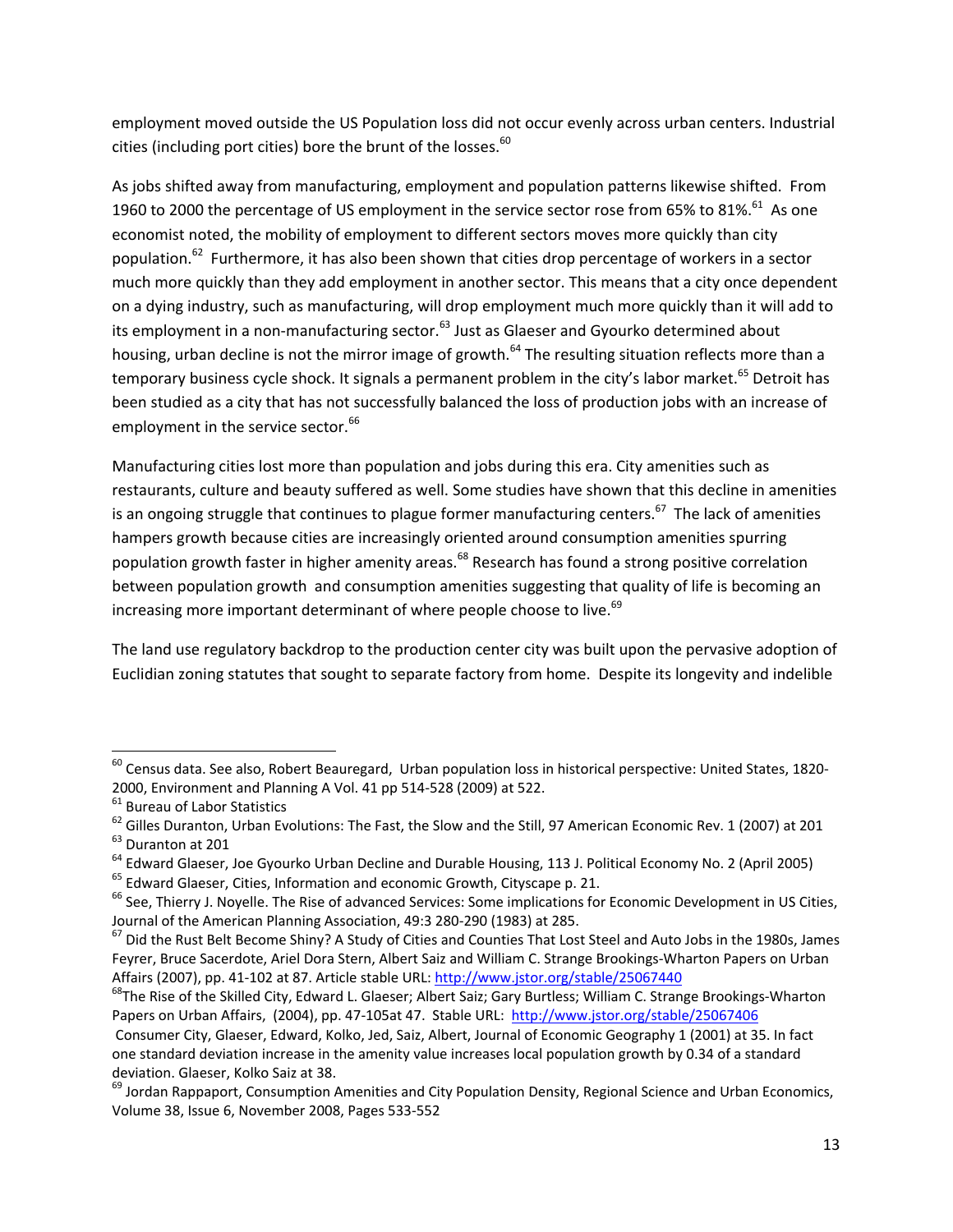imprint on the planning of US cities, Euclidian zoning has been routinely criticized as "functionalist"<sup>70</sup> and "rigid."<sup>71</sup> Such criticisms will pointedly challenge cities with declining populations. This type of land use regulation may serve the model of a city as a center of production but it is poorly suited for the city as a center of consumption. The mismatch stems from basing the regulatory utility of zoning codes as a means of controlling production and growth. They provide a long term promise of status quo for one's property, of maintaining the exclusive character of a place. This was based partly on nuisance principles‐‐ a facet of American law which prevents a neighbor from interfering with another's enjoyment or use of his property. But the Court also noted that urban life was becoming increasingly more complex.<sup>72</sup> Even in the original Euclid opinion, Justice Sutherland argued that new innovations required new zoning.<sup>73</sup> It should be noted that a more modern view maintains that this move towards separate uses was due less to modern inventions, such as the automobile, and more to the movement of social norms towards a separation between work and the residence and the residence and the city.<sup>74</sup>

The separation of work and home is no longer practical given the lifestyle and housing climate of today. Instead, zoning needs to turn on a different axis – towards the goals of consumption and the creation of social capital. These two prongs are in keeping with the progression of social norms as they are today.

#### *Cities as Centers of Consumption*

At the dawn of the internet some predicted that technological innovation would eviscerate the role of urban centers as providing the hub for employment. This prognostication proved incorrect.<sup>75</sup> However changes in how we work did blur the distinction between work and home.<sup>76</sup> As these lines shift so must the proper role of zoning. As noted above, city amenities have emerged as a crucial factor in population growth. Cities that will thrive in the future will do so because they provide an attractive place to live and enjoy and less so because they are centers of production.<sup>77</sup> Population growth is strongly positively correlated with consumption amenities.<sup>78</sup> However, zoning based on separation of uses clashes with consumption based model of urban design. For a city to become a center of consumption residents cannot be walled off from places of commerce. Mixed use zoning, notably that which is done along the lines of Urban Villages, is an important first step. As will be discussed, infra, Urban Villages exemplify the

 $70$  Eliza Hall, Divide And Sprawl, Decline And Fall: A Comparative Critique Of Euclidean Zoning, 68 Pitt. L. Rev. 915, 918 (2007), See also, Jay Wickersham, *Jane Jacob's Critique of Zoning: From Euclid to Portland and Beyond*, 28 B.C.

ENVTL. AFF. L. REV. 547, 557 (2001).<br><sup>71</sup> Brian W. Ohm, Robert J. Sitkowski, The Influence Of New Urbanism On Local Ordinances: The Twilight Of Zoning?, 35 Urb. Law. 783, around f.n. 9 (2003)<br><sup>72</sup>*Euclid*, 272 U.S. at 386-387.<br><sup>73</sup> *Euclid*, 272 U.S. at 386-387.

<sup>&</sup>lt;sup>74</sup> Nadav Shoked, The Reinvention of Ownership: the Embrace of Residential Zoning and the Modern Populist Reading of<br>Property, 28 Yale J. on Reg. 91 (2011).

<sup>&</sup>lt;sup>75</sup> See, Markus Moos and Andrejs Skaburskis, Workplace Restructuring And Urban Form: The Changing National Settlement Patterns Of The Canadian Workforce, 32 J. Urban Aff. 1 at p.25 citing Stephen Graham,<br>Telecommunications and the future of cities: debunking the myths, 14 Cities No. 1 (1997).

<sup>&</sup>lt;sup>76</sup> Markus Moos and Andrejs Skaburskis, Workplace Restructuring And Urban Form: The Changing National<br>Settlement Patterns Of The Canadian Workforce, 32 J. Urban Aff. 1 at p.27.

 $^{77}$  See, Glaeser, Edward, Kolko, Jed, Saiz, Albert, Consumer City, Journal of Economic Geography 1 (2001) at 28.<br><sup>78</sup> Jordan Rappaport, Consumption Amenities and City Population Density, Regional Science and Urban Econ

Volume 38, Issue 6, November 2008, Pages 533‐552.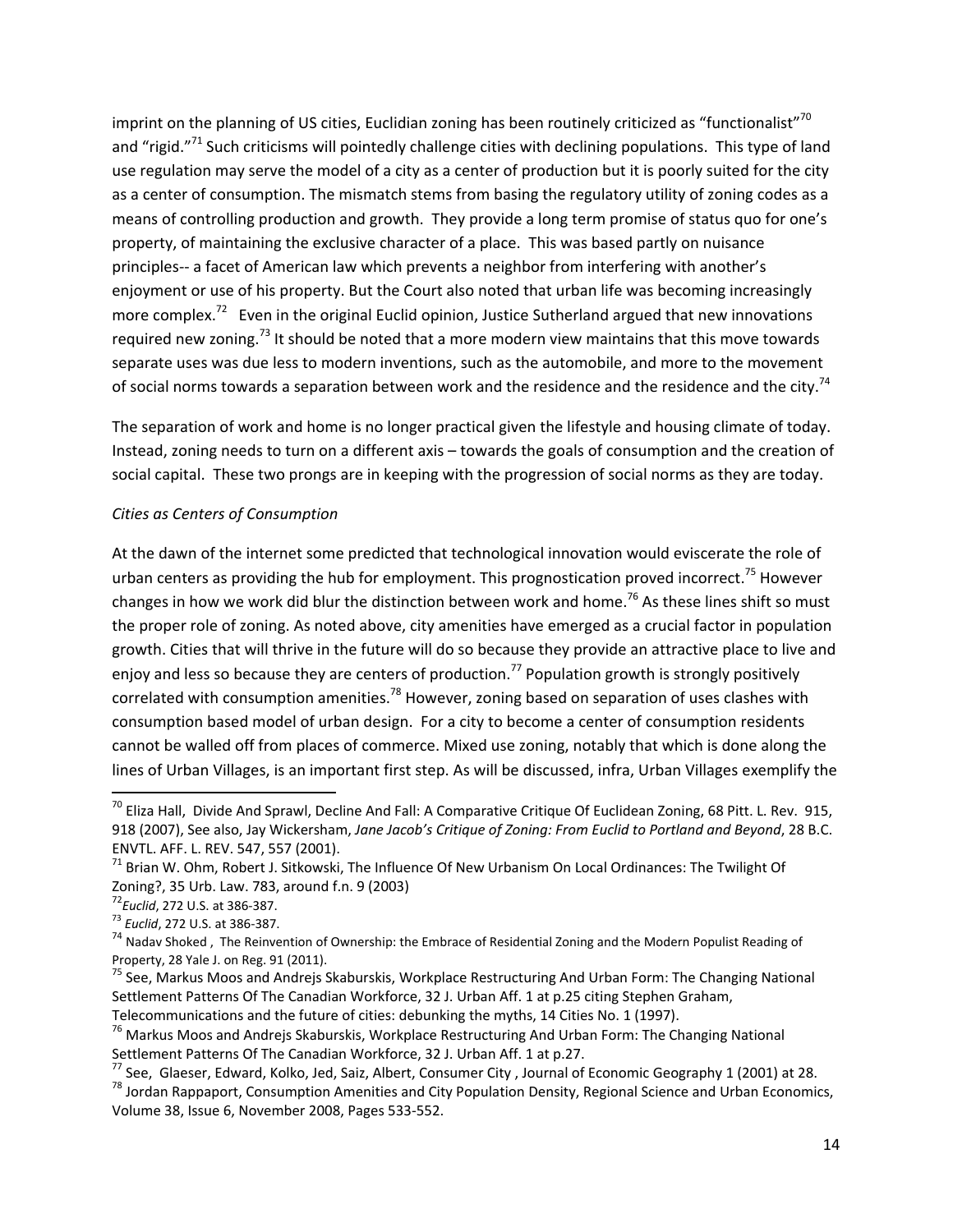correct match of land use regulation to urban form. Besides offering localized variety of use, these plans decentralize the city, creating multiple focus areas throughout the city with increased accessibility.

This consumption model, as expressed through decentralization of urban form, facilitates the creation of social capital. Although notoriously difficult to clearly define, social capital can be thought of as "… connections among individuals – social networks and the norms of reciprocity and trustworthiness that arise from them."<sup>79</sup> Land use regulations impact how our communities are to be structured and the interpersonal networks of social capital that populate them. <sup>80</sup> Social capital encourages action and the realization of goals, through personal interactions between individuals and the positive qualities associated with them like trust and reciprocity. Benefits can be community-wide, measured by economic success, or on an individual level.<sup>81</sup>

The social capital of a community formulates the interaction between the inhabitants of a place to each other, and to the place itself creating a symbiotic relationship between neighbors and also between local business owners and residents. Social capital builds reciprocity, trust and mutual benefit. It is "the ways in which individuals and communities create trust, maintain social networks, and establish norms that enable participants to act cooperatively toward the pursuit of shared goals." $82$  It is the various social networks we as individuals encounter every day.<sup>83</sup> Whether this is the neighborhood butcher who knows your order when you walk through the door or a neighborhood watch or a network of neighbors who look out for one another's kids as they play in outside common areas, social capital brings the sense of belonging, of community and of productivity. Social capital comprises "the web of relationships and cooperative action between people who share a geographic space in big cities and/or an interest in maintaining a healthy neighborhood. What emerges from these relationships over time are established networks of "small‐scale, everyday public life and thus of trust and social control" necessary to the "self‐ governance" of urban neighborhoods."<sup>84</sup>

Areas with generous amounts of social capital enjoy livable spaces and prosperity. Studies indicate that "where trust and social networks flourish, individuals, firms, neighborhoods, and even nations prosper."<sup>85</sup> So too, do organizations. A large part of social capital includes involvement in civic

  $79$  Steven Durlauf, On the Empirics of Social Capital, 112 The Economic Journal 483 (2002), citing Putnam, Bowling

Alone, Simon and Schuster, New York (2000)<br><sup>80</sup> For an interesting discussion of this see, Stephen Clowney, A Walk along Willard: A Revised Look at Land Use<br>Coordination in Pre-Zoning New Haven, 115 YALE L. J. 116 (2005).

 $81$  Lawrence W. Libby and Jeff S. Sharp, 85 Land‐Use Compatibility, Change, and Policy at the Rural‐Urban Fringe: Insights from Social Capital, Amer. J. Agricultural Econ. 1194 (Dec. 2003).

<sup>82</sup> Sheila R. Foster, *The City as an Ecological Space: Social Capital and Urban Land Use*, 82 Notre Dame L. Rev. 527, 529 (2006); See DAVID HALPERN, SOCIAL CAPITAL 1‐19 (2004).

<sup>&</sup>lt;sup>83</sup> "The core idea of social capital theory is that social networks have value." ROBERT PUTNAM, BOWLING ALONE (2000).<br><sup>84</sup> Sheila R. Foster, *The City as an Ecological Space: Social Capital and Urban Land Use*, 82 Notre D 530 (2006) citing JANE JACOBS, THE DEATH AND LIFE OF GREAT AMERICAN CITIES 146‐83, 155‐156 (1961).

<sup>85</sup> ROBERT PUTNAM, BOWLING ALONE (2000), 319 citing Stephen Knack and Philip Keefer, *Does Social Capital Have an Economic Payoff? A Cross‐Country Investigation*, vol. 112 no.4 QUARTERLY JOURNAL OF ECONOMICS 1251‐88 (1997) and Rafael La Porta, et. al., *Trust in Large Organizations*, vol. 87 no. 2 AMER. ECON. REVIEW 333‐338 (1997).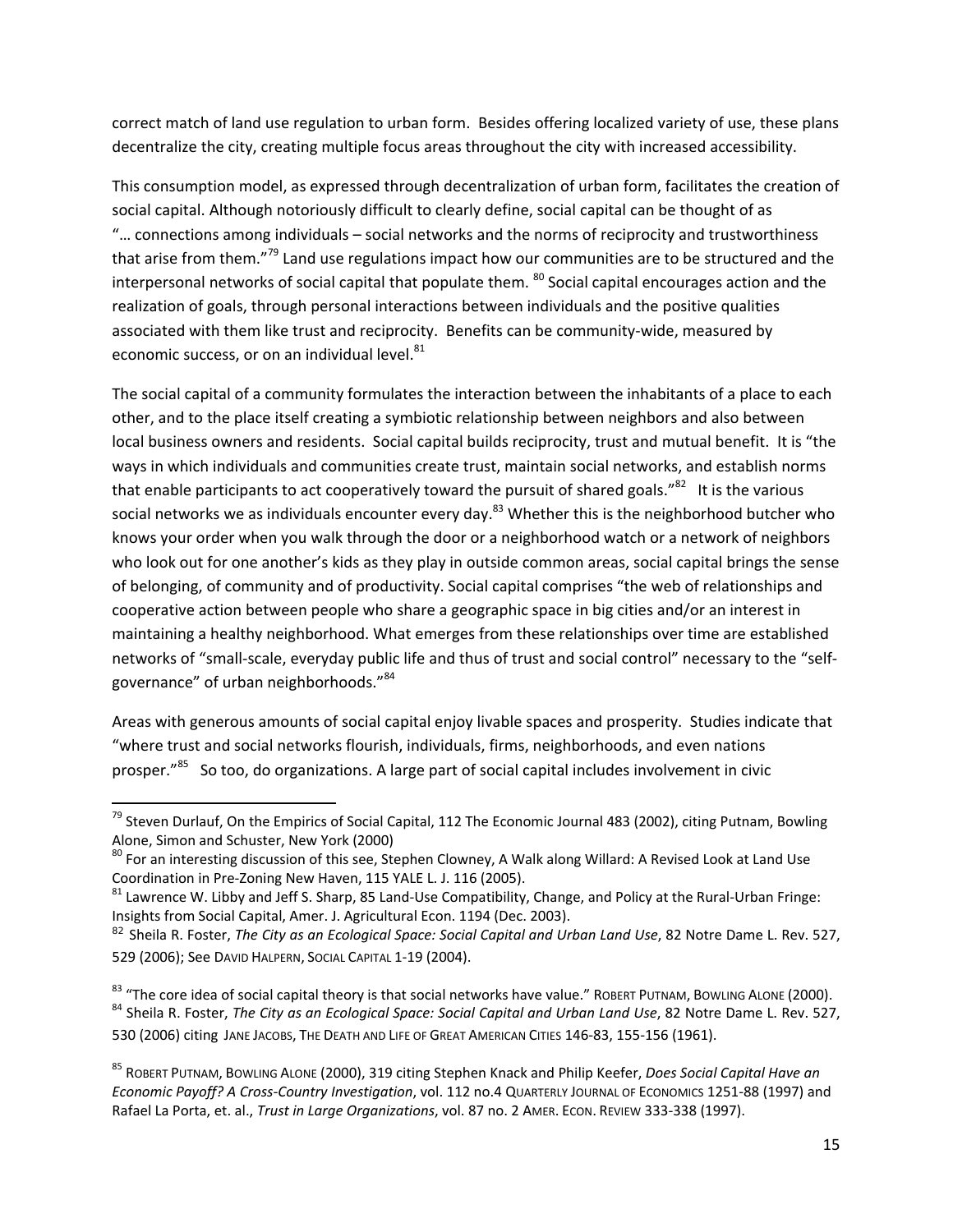organizations. In short, location matters. Face to face interaction and exchange is key to the strength of an organization, a neighborhood, a corporation.<sup>86</sup>

Creation of social capital has the added benefit of encouraging economic growth. Strong social capital is decisive to companies exhibiting success across many areas, such as filling jobs and increasing job retention, product innovation, and promoting the formation of start-up companies.<sup>87</sup> Economic growth benefits from the more social exchanges and face to face contact in addition to the strictly business relationships. In similar fashion, neighborhood social capital benefits residents in myriad ways, from personal satisfaction and community involvement to strong economic interactions. Zoning and the resultant division of uses can greatly affect these social exchanges. Land use regulation can encourage mutually beneficial interactions or it can fabricate an artificial frame in place of a city's natural course. Strict land use regulation, in particular, dampens the organic flow of a city's growth, both structurally and demographically.<sup>88</sup>

Areas of mixed use seem to enjoy abundant social capital, stemming from the social interactions arising from the daily activities around a given neighborhood. The varied uses allow for many different types of traffic and commerce.<sup>89</sup> Busy streets feel more secure and more alive. Indeed one generally feels a greater sense of security on a busy, thriving street than on a deserted one.<sup>90</sup> Moreover, busy streets have an indescribable unintelligible excitement about them. A Boston planner once explained, "I often go down there [to Boston's North End] myself just to walk around the streets and feel that wonderful, cheerful street life."<sup>91</sup>

 $^{86}$  In the corporate world, social capital is perceived as the intangible benefits a company gives back to the community it serves. See, Laurence Lock Lee, Social Capital: The New Driver for Corporate Success in the Knowledge Era, in KNOWLEDGE MANAGEMENT TOOLS AND TECHNIQUES: PRACTITIONERS AND EXPERTS EVALUATE KM SOLUTIONS, p. (Madanmohan Rao ed. 2004). There are best practices which cross over between the corporate and the social contexts and serve to benefit both realms. Society in general, is moving away from the industrial era of the last century to an era of knowledge in which connections are widespread, no longer bound by geographical limitations. These corporate alliances aim to achieve goals through collaboration rather than through competition, and in many ways are more effective than competitive means. See, David Knoke and Emanuela Todeva, Strategic Alliances and Corporate Social Capital, Kölner Zeitschrift für Soziologie und Sozialpsychologie , May 2002.

<sup>&</sup>lt;sup>87</sup> Paul S. Adler and Seok-Woo Kwon, Social Capital: Prospects for a New Concept, Academy of Management Review, Vol. 27, No. 1, 17‐‐40 (2002).

<sup>88</sup> Jonathan Levine, ZONED OUT: REGULATION, MARKETS AND CHOICES IN TRANSPORTATION AND METROPOLITAN LAND USE (RFF Press 2005).

<sup>89 &</sup>quot;...need of cities for a most intricate and close-grained diversity of uses that give each other constant mutual support, both economically and socially. The components of this diversity can differ enormously but they must supplement each other in certain concrete ways." JANE JACOBS, THE DEATH AND LIFE OF GREAT AMERICAN CITIES 19 (1961).

<sup>90</sup> Sheila R. Foster*, The City as an Ecological Space: Social Capital and Urban Land Use*, 82 Notre Dame L. Rev. 527,

<sup>543 (2006).&</sup>lt;br><sup>91</sup> JANE JACOBS, THE DEATH AND LIFE OF GREAT AMERICAN CITIES 13-15 (1961). "General street atmosphere of buoyancy, friendliness and good health was so infectious that I began asking directions of people just for the fun of getting in on some talk."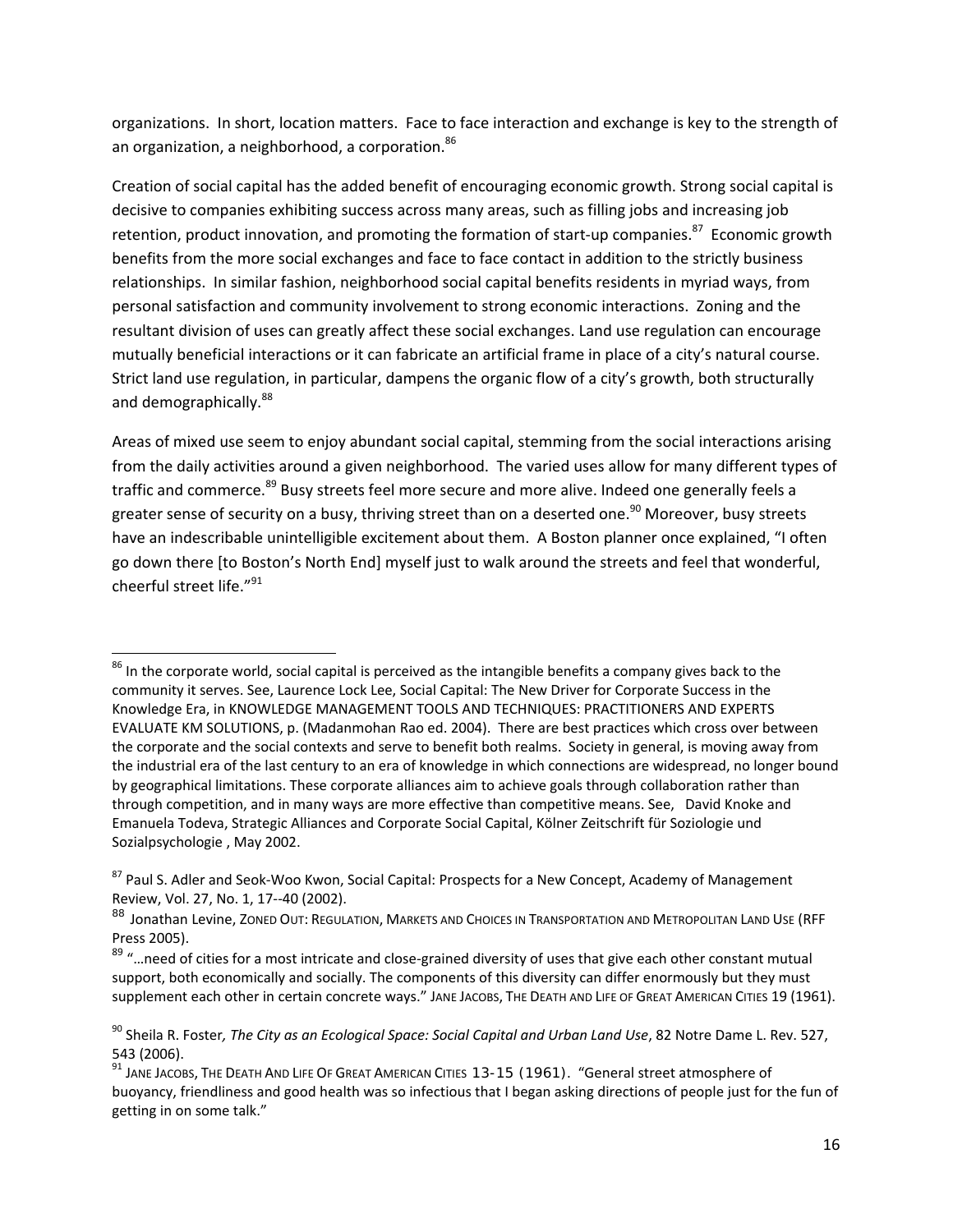# **Re‐imagining zoning for a shrinking population**

What should consumption based zoning look like? Certainly a more mixed-use environment tops the list. However, this alone is insufficient to potently sustain a consumption based, amenity driven urban form. The goal should be to create an environment, through zoning and land use initiatives that allow the city resident easy access to work, commerce and leisure activities. Based on attributes of the Urban Villages model, $^{92}$  key ingredients for the plan should include:

- Mixed use zoning that allows for variety of services-this will facilitate job creation of small businesses in residential areas
- Polycentric design-multiple centers of economic activity
- Increased residential density–allowing mixed housing
- Increased accessibility public transportation, pedestrian friendly paths, sufficient parking facilities
- Green space/Open space‐encouraging public use and activity

### *Recent zoning changes in declining cities*

Many of the cities with population loss have revised their zoning codes with varying degrees of radical change. On one end of the spectrum is Baltimore (which has lost every decade resulting in a 33% of population since 1950). Ignoring this entrenched trend the Mayor recently announced that she wants to bring 10,000 new families to the city over the next ten years.<sup>93</sup> Although the new zoning code<sup>94</sup> does specifically endorse green space and mixed use development it lacks the urgency of wholesale transformation of approach to urban design that might give her dream of population growth a fighting chance. This same lack of sweeping vision can be found in the new codes of Philadelphia,  $95$  St. Louis  $96$ and Cleveland.<sup>97</sup> Each of these cities chose a timid path of tepid modification.

Detroit stands alone in its sheer willingness to attempt bold changes. A public announcement by the Mayor that citizens may be relocated from their homes in high vacancy neighborhoods might have politically volatile but was certainly audacious.<sup>98</sup> The Detroit Future City Plan expressly states as one of its imperatives that planning must "focus on sizing the networks for a smaller population, making them more efficient, more affordable, and better performing."<sup>99</sup> The plan expressly acknowledges a smaller

<sup>92</sup> www.urbanvillages.com

<sup>93</sup> Stephanie Rawlings-Blake, Baltimore State of the City Address, Feb. 13, 2012. Transforming Baltimore, Baltimore

Sun, Nov. 15, 2012.<br><sup>94</sup> Approved March 2013 City of Baltimore Council Bill 12-0152<br><sup>95</sup> <u>www.phila2035.org</u><br><sup>96</sup> St. Louis Ordinance No. 69199 (2012) created an overlay zone. The city's zoning law was last overhauled in 1

Title 26 of 1994 City of St. Louis Code.<br><sup>97</sup> Cleveland City Planning Commission, Connecting Cleveland 2020 Citywide Plan, Land Use and Zoning, *available*<br>*at* http:// planning.city.cleveland.oh.us/cwp/landuse.htm

<sup>&</sup>lt;sup>98</sup> Anna Clark, Can Urban Planning Rescue Detroit, Next City, http://ht.ly/mA2Rx accessed 8/20/13<br><sup>99</sup> http://detroitworksproiect.com/wp-content/uploads/2013/01/02-Blueprint-for-Detroits-Future011413.pdf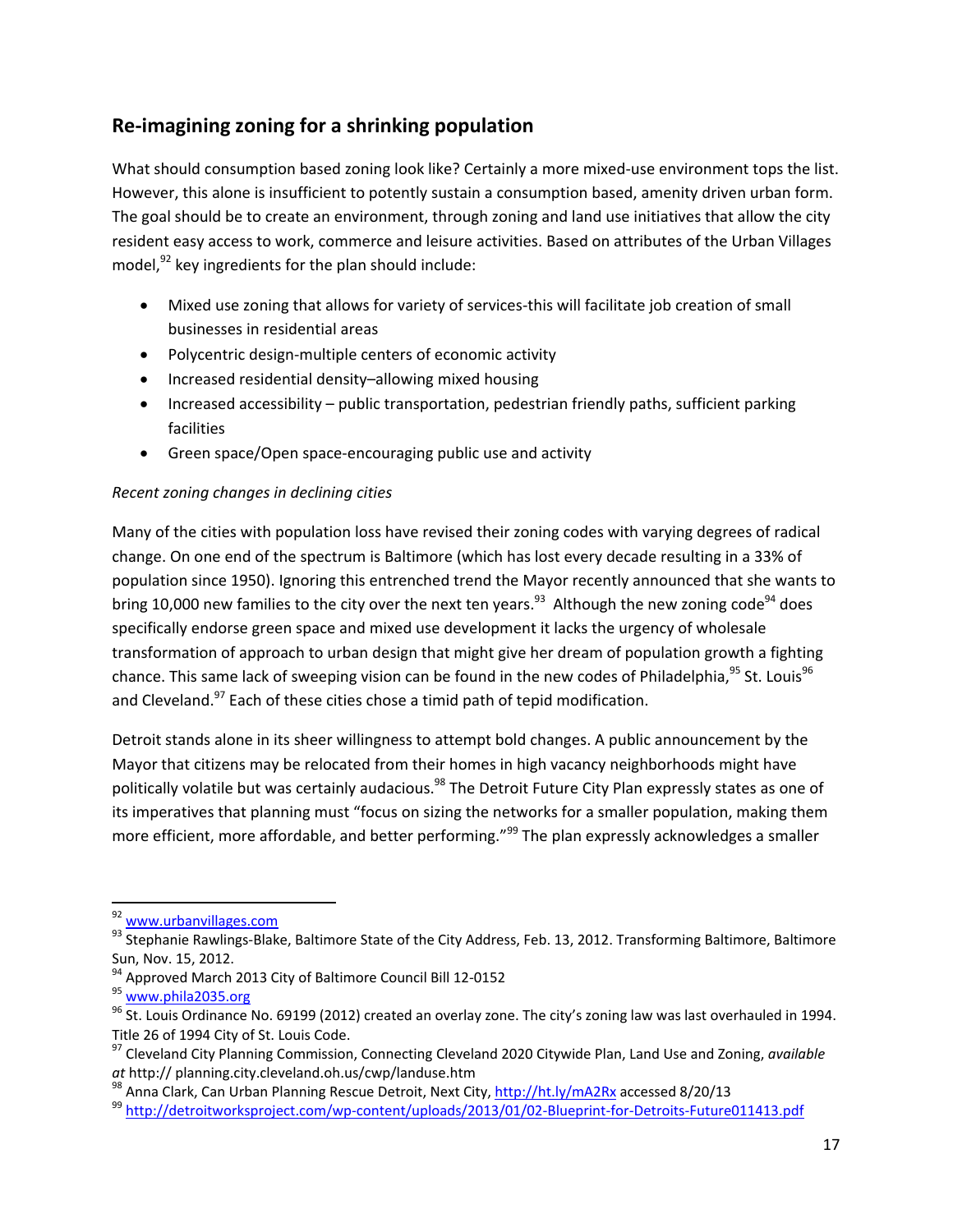city calling for population stabilization by 2030 with 600,000-800,000 residents.<sup>100</sup> Unfortunately the fate of the Detroit Future City Plan is uncertain due to the city declaring bankruptcy.

Another city with a bold plan (and a much better resolution) is Pittsburgh. While zoning plays an important role, it is the city's embrace of a new identity that provided the cataclysmic spark for change. Long identified as a steel manufacturing the city transformed itself to become a center for the high tech industry. Its success story has found its way into the media, starring in many articles applauding its rebirth<sup>101</sup> and for its reuse of industrial sites for art centers, technology centers and theaters.<sup>102</sup> As one entrepreneur put it, "We're creating the place where we want to live now,"<sup>103</sup> a mantra certainly worth repeating. Pittsburgh was recognized by President Barack Obama as "a bold example of how to create new jobs and industries while transitioning to a 21st century economy. As a city that has transformed itself from the city of steel to a center for high‐tech innovation –including green technology, education and training, and research and development…Pittsburgh will provide …a powerful example of our work."<sup>104</sup>

Pittsburgh is a rich example of repurposing and re‐use in order to create a new city scape from the remnants of the old.<sup>105</sup> Pittsburgh's Zoning Code was written in 1958 and updated in 1999.<sup>106</sup> The original plan, as was the standard for the day, "promoted suburban style growth." Interim plans recognized many of the same issues that were to plague the city in later years – "an overspecialized economy, degraded environment, inadequate infrastructure and deteriorating downtown."<sup>107</sup> These were addressed by various means including environmental regulations and redevelopment authorities.

City officials are now overhauling the zoning and planning laws to reflect the new Pittsburgh. PLANPGH $108$  is the first comprehensive plan in the city's history and is broken down into 11 components.<sup>109</sup> LandusePGH will integrate the components by 2014 into a land use vision for the future. While all of the components are interesting, several stand out as taking a new approach to

 <sup>100</sup> http://detroitworksproject.com/wp-content/uploads/2013/01/02-Blueprint-for-Detroits-Future011413.pdf

They also state that this population will allow Detroit to remain among the 20 largest cities in the US. In 1950-1970<br>Detroit was the fifth most populous city in the US. In 2010 it was number 14 in terms of population.

<sup>&</sup>lt;sup>101</sup> See Details magazine's April 2012 issue that brings former rustbelt cities' turnarounds into the spotlight. Doug Dubois, *The Rust Belt Revival, What's Happening in Pittsburgh,* DETAILS (April 2012). See also, Caitlan Smith, Pittsburgh, City of Renewal, The ATLANTIC (Sept. 2009).<br><sup>102</sup> Caitlan Smith, Pittsburgh, City of Renewal, The Atlantic, Sept. 24, 2009.<br><sup>103</sup> Doug Dubois, *The Rust Belt Revival, What's Happening in Pittsburgh*, Derails (A

Sept. 8, 2009, available at http://www.whitehouse.gov/the\_press\_office/Statement-by-the-President-on-G-20-

Summit-in-Pittsburgh.<br><sup>105</sup> See Caitlan Smith, *Pittsburgh, City of Renewal*, The ATLANTIC, Sep. 2009. Article details the specific changes that each part of the city experienced. See also http://www.pittsburghgreenstory.o

<sup>&</sup>lt;sup>106</sup> Pittsburgh, Pennsylvania, Code of Ordinances §902.03 (1999).<br><sup>107</sup> Edward Muller, "Downtown Pittsburgh : Renaissance and Renewal," in Kevin J. Patrick and Joseph L. Scarpaci, Jr., *A Geographic Perspective of Pittsburgh and the Alleghenies: From Precambrian to Post‐Industrial* (Washington:

Association of American Geographers, 2000.<br><sup>108</sup> Planpgh.com<br><sup>109</sup> The components are: Open Space, Preservation, Transportation, Public Art, Urban Design, City Owned Buildings, Energy, Economic Development, Housing, Infrastructure and Educational Facilities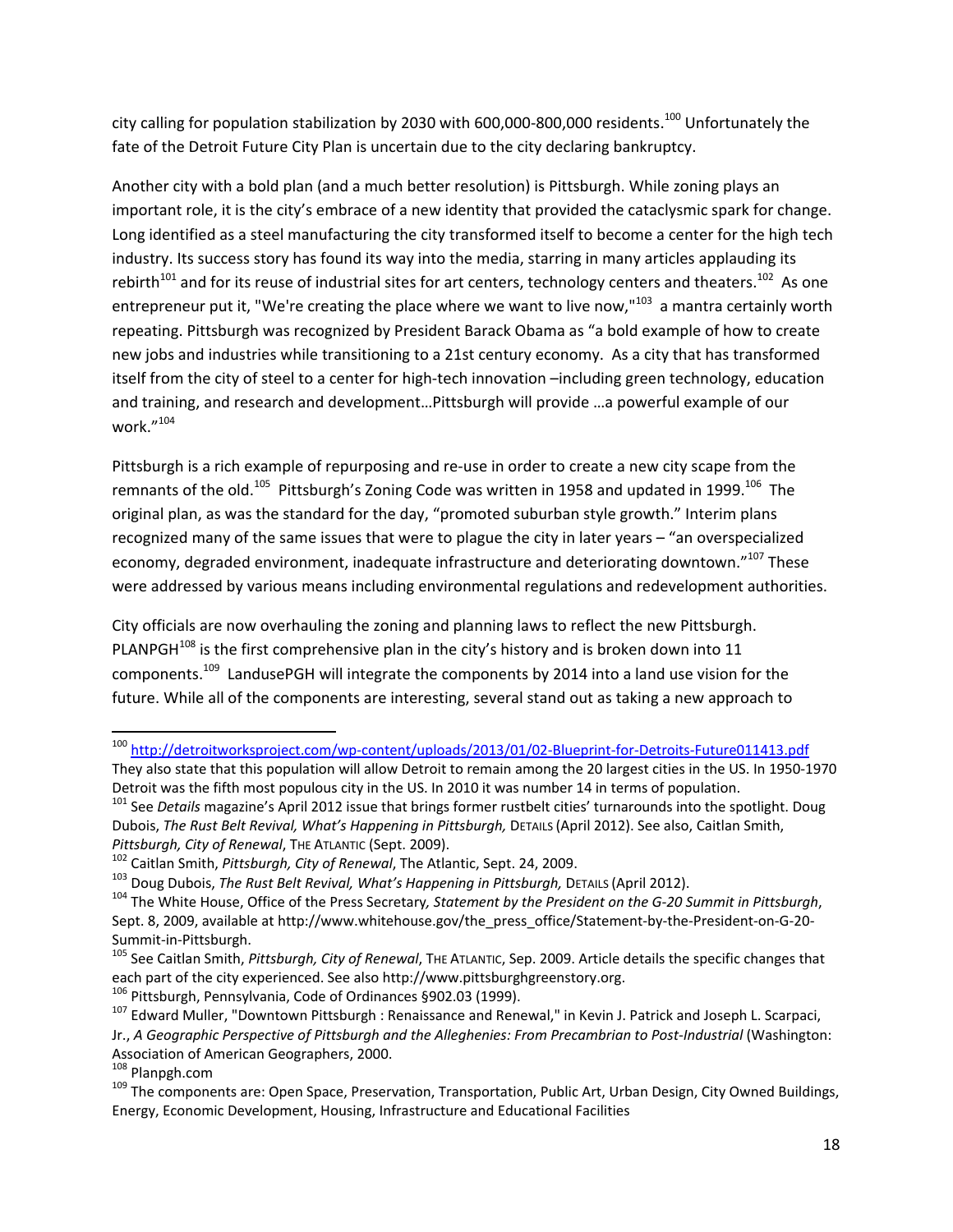planning. DesignPGH divides the city into six study areas.<sup>110</sup> OpenspacePGH provides clear instructions and guidelines for land use and infrastructure decisions about the city's green spaces.<sup>111</sup> LivePGH inventories current housing stock to understand what types of housing work well in certain locations, which ones don't and why. The refreshing honesty of expressly acknowledging population shrinkage along with the new economic vitality provides a strong base for forward thinking planning. When the PLANPGH is finalized and implemented a review to gauge success is in order.

### *Urban Villages*

Instead of the tentative steps taken in Baltimore, Philadelphia, St. Louis and Cleveland, I encourage cities to take the bold steps of adopting radically different zoning construct: Urban Villages.<sup>112</sup> Zoning polycentric Urban Villages diverges from the historical urban form of the so called "natural evolution" monocentric model of urban economics.<sup>113</sup> Lauded by Jane Jacobs decades ago, the city as urban village continues to be a vibrant example of a living, thriving metropolitan form, found in today's growing cities.<sup>114</sup> The strategy advocated here differs from the historical Urban Village model of the late 19<sup>th</sup> century in that this is not the creation of whole towns.<sup>115</sup> Rather, it is a call for cities to rethink the notions of centralization and separation of uses that hinder consumption.

Cities that adopt this format strive to be polycentric cities in which there are 'multiple centers of economic activity' as opposed to monocentric cities where work/shopping/cultural activities are all located downtown.<sup>116</sup> The rationale behind this layout is that people live in multiple places, not just where they sleep.<sup>117</sup> Additionally, the trend towards urban villages complements the shift from a

<sup>&</sup>lt;sup>110</sup> As will be discussed, infra, these study areas fit neatly in to the construct of Urban Villages.<br><sup>111</sup> This plan confronts population loss head on by stating: "Pittsburgh has an extensive parks and recreation system that evolved to serve a population twice its current size." A goal of the new policy will be to "transition to the right size and mix of opportunities and resources" See,

http://exchange.planpgh.com/portal/openspace/openspacepgh?pointId=1365444094858#section-

<sup>1365444094858</sup> accessed 8/20/13.<br><sup>112</sup> I wish to clearly differentiate Urban Villages from New Urbanism. Although the term is more prevalent in the UK, Urban Villages can be distinguished from New Urbanism by the "greater emphasis on the ratio of employment to residential uses." See, Ed Morgan, The Sword in the Zone: Fantasies of Land‐Use Planning Law, 62 U. Toronto L.J. 163 (2012) citing, Bridget Franklin & Malcolm Tait, 'Constructing an Image: The Urban Village Concept in the UK'

<sup>&</sup>lt;sup>113</sup> This theory is generally credited to William Alonso, Location and Land Use, Harvard Univ. Press, Cambridge, MA 1964, Edwin Mills, An Aggregative Model of Resource Allocation in a Metropolitan Area, Johns Hopkins Press, Balitimore (1967), Richard Muth, Cities and Housing, University of Chicago Press, Chicago (1969).<br><sup>114</sup> Jane Jacobs, *The Death and Life of Great American Cities* (1961).<br><sup>115</sup> George Pullman created a whole industrial bas

Wiseman, Public Communities, Private Rules, 98 Geo. L.J. 697, 722 (2010).<br><sup>116</sup> WILLIAM T. BOGART, TRADING PLACES: THE ROLE OF ZONING IN PROMOTING AND DISCOURAGING INTRAMETROPOLITAN TRADE, 51 Case W. L. Rev. 697,700 (200‐); *citing* William T. Bogart, THE ECONOMICS OF CITIES AND SUBURBS 177‐206 (1998). See

article for sites re economic info ie <50% of employment is located in city center.<br><sup>117</sup> WILLIAM T. BOGART, TRADING PLACES: THE ROLE OF ZONING IN PROMOTING AND DISCOURAGING INTRAMETROPOLITAN TRADE, 51 Case W. L. Rev. 697,703 (200‐); *citing* MARION CLAWSON, SUBURBAN LAND CONSERVATION IN THE UNITED STATES: AN ECONOMIC AND GOVERNMENTAL PROCESS 16 (1971).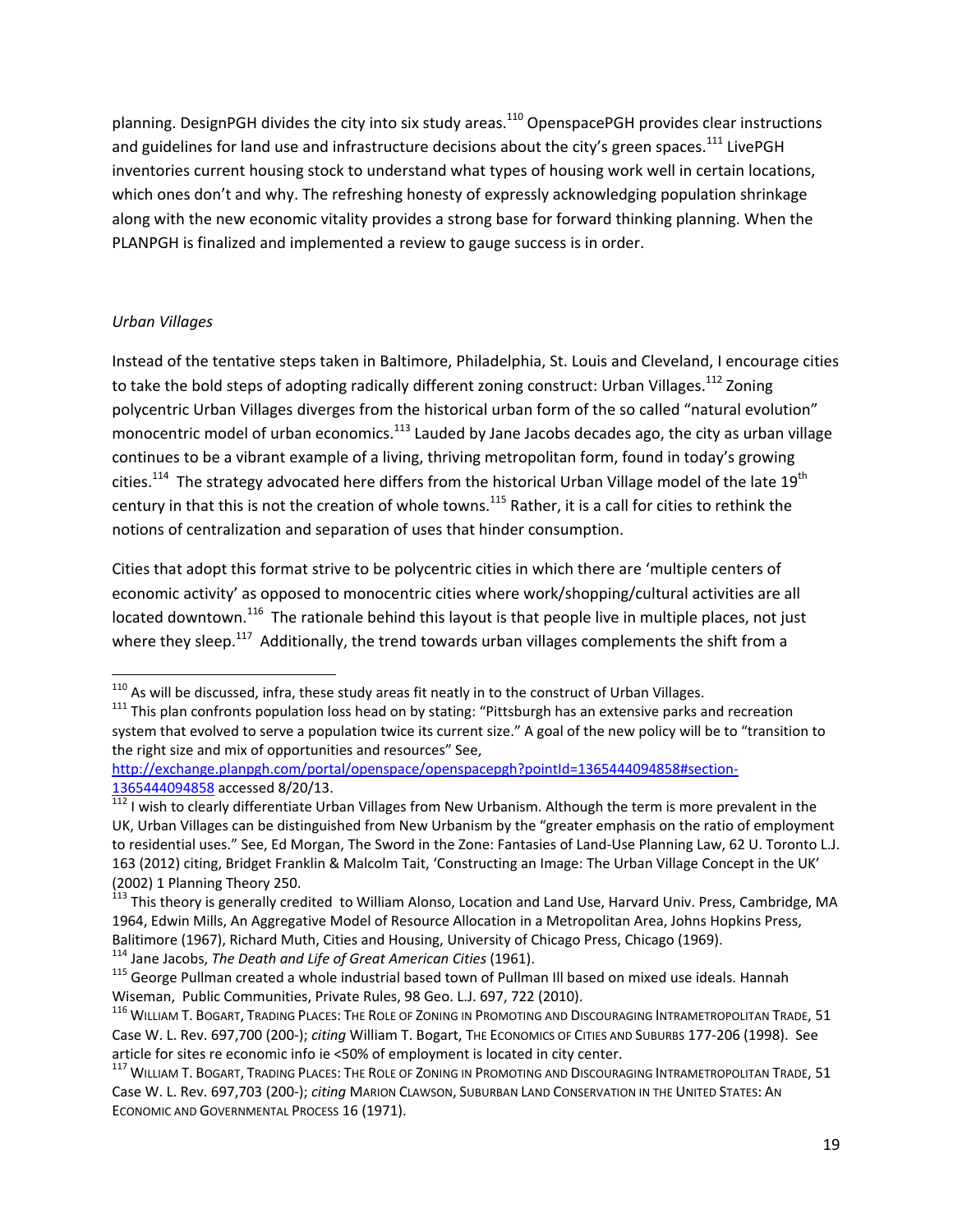manufacturing to a service industry based economy that some of the older cities are making  $^{118}$  as people generally do not want to travel for services and urban villages offer the convenience of all of the necessary amenities one might need within easy access to one another. Advocates of the urban village contend that people are more inclined to live next to work now that work is not in a polluted factory and that advances in technology make it easier to transact business remotely.

Although there are several cities that have adopted this planning model, <sup>119</sup> Phoenix, AZ is the best example. The city of Phoenix is divided into fifteen urban villages, which are in turn composed of five key components: core, neighborhoods, open space, community service areas and regional service areas.<sup>120</sup> Each village has its own Planning Committee, appointed by the City Council. The planning committees are responsible for "balancing housing and employment opportunities, concentrating intensity in village core...and promoting the unique character and identity of each village."<sup>121</sup> The Phoenix General Plan 1985-2000 was updated on March 12, 2002. The Map of the General Plan marks off Primary Core areas around which the urban villages are located. These core areas are situated in mixed use, commercial or high density residential districts. The Planning Commission took the "idea of living, working, and playing in the same village" as the principle focus of its city plan, which debuted in 1985 as the Phoenix Concept Plan 2000 and was revised in 1994 and 2002.

The plan calls for a "balanced city-wide distribution" of private and public services so that no one village will house the majority of these services.<sup>122</sup> The plan is fluid in that it takes into account the specific resources and features of each village so that each village has something unique to offer. Each village has its own unique feel, some more urban, some more suburban or rural, some catering to automobile traffic, others to pedestrians.<sup>123</sup> The number of jobs for each village is determined based on the development patterns of each village.<sup>124</sup>

# **Conclusion**

In the world of science fiction a zombie cannot be brought back to life. Dead is dead.<sup>125</sup> However. in the world of urban life zombie cities can be brought back to health and vitality, albeit in a form and size that

http://fortworthtexas.gov/uploadedFiles/PlanningandDevelopment/My\_Urband\_Village/Urban%20Village%20Dev elopment%20Program%20Brochure-4-03-06\_streets%20labeled(1).pdf; and City of San Diego General Plan (2008), avail. at http://www.sandiego.gov/planning/genplan/pdf/generalplan/landuse2010.pdf

<sup>&</sup>lt;sup>118</sup> Christopher B. Leinberger and Charles Lockwood, How Business is Reshaping America, The Atlantic, October 1986.

<sup>119</sup> Notably Seattle, Fort Worth and San Diego have elements of Urban Villages. See, Seattle's plan at City of Seattle Dept. of Planning & Development, City of Seattle Comprehensive Plan 1.27 (2005), available at http:// www.seattle.gov/dpd/cms/groups/pan/@pan/@plan/@proj/documents/web\_ informational/dpdp020401.pdf ; Fort Worth's Urban Village Development Program, avail. at

<sup>&</sup>lt;sup>120</sup> City of Phoenix, The Phoenix Urban Village Model, p. 5 (1994).<br><sup>121</sup> City of Phoenix, *The Village Planning Handbook* (adopted July 23, 1986). The impact of land use decisions on

neighboring villages should be addressed but was not specifically resolved in this plan.<br><sup>122</sup> City of Phoenix, The Phoenix Urban Village Model, p. 5 (1994).<br><sup>123</sup> City of Phoenix, The Phoenix Urban Village Model, p. 6 (19